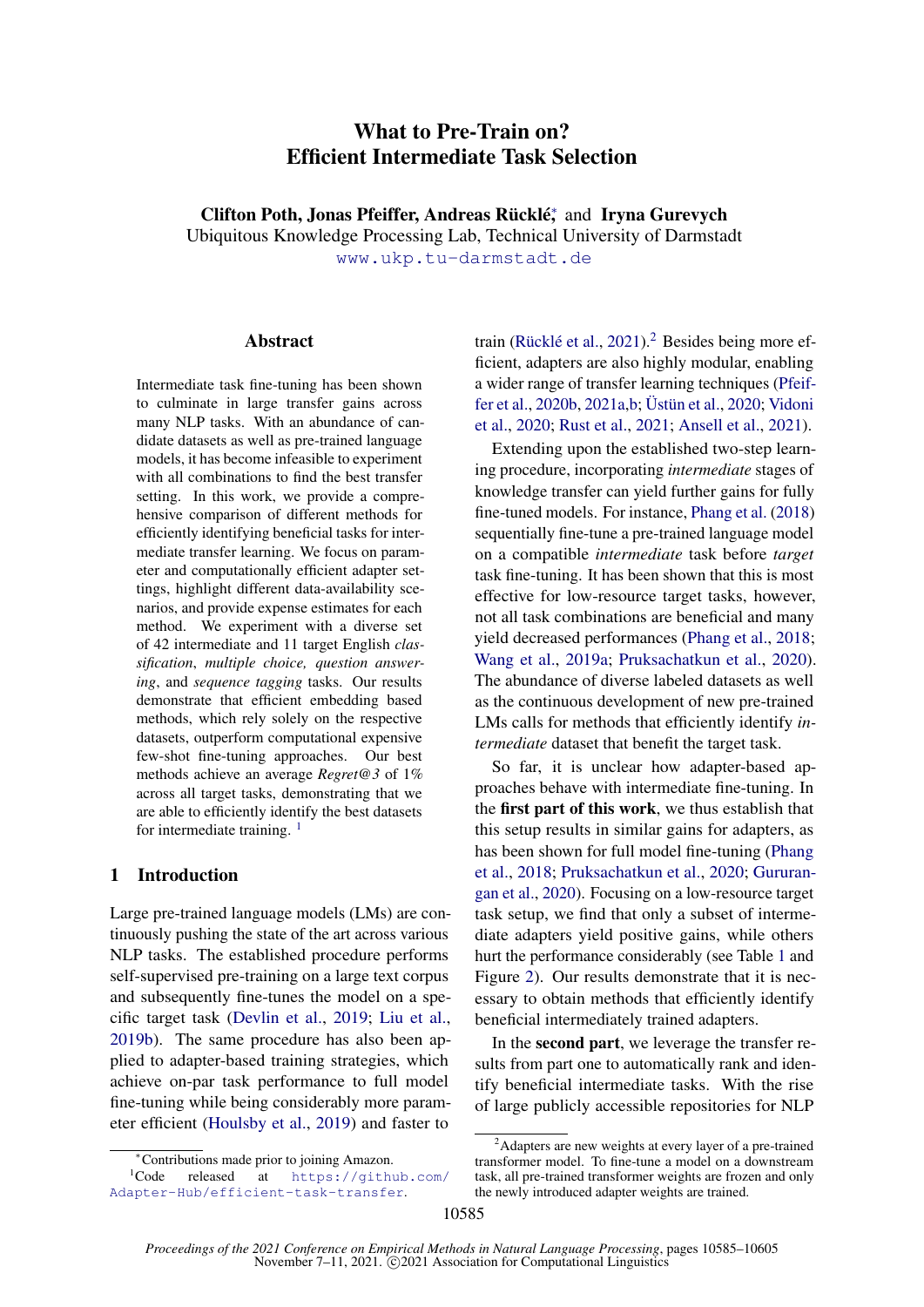models [\(Wolf et al.,](#page-14-0) [2020;](#page-14-0) [Pfeiffer et al.,](#page-11-6) [2020a\)](#page-11-6), the chances of finding pre-trained models that yield positive transfer gains are high. However, it is infeasible to brute-force the identification of the best intermediate task. Existing approaches have focused on beneficial task selection for multi-task learning [\(Bingel and Søgaard,](#page-9-1) [2017\)](#page-9-1), full fine-tuning of intermediate and target transformer-based LMs for NLP tasks [\(Vu et al.,](#page-13-3) [2020\)](#page-13-3), adapter-based models for vision tasks [\(Puigcerver et al.,](#page-11-7) [2021\)](#page-11-7) and unsupervised approaches for zero-shot transfer for community question answering [\(Rücklé et al.,](#page-12-2) [2020\)](#page-12-2). Each of these works require different types of data, such as intermediate task data and/or intermediate model weights, which, depending on the scenario, are potentially not accessible.[3](#page-1-0)

In this work we thus aim to address the efficiency aspect of transfer learning in NLP from multiple different angles, resulting in the following contributions: 1) We focus on adapter-based transfer learning which is considerably more parameter [\(Houlsby et al.,](#page-10-0) [2019\)](#page-10-0) and computationally efficient than full model fine-tuning [\(Rücklé et al.,](#page-12-0) [2021\)](#page-12-0), while achieving on-par performance; 2) We evaluate sequential fine-tuning of adapter-based approaches on a diverse set of 42 intermediate and 11 target tasks (i.e. classification, multiple choice, question answering, and sequence tagging); 3) We identify the best intermediate task for transfer learning, *without* the necessity of *computational expensive, explicit training* on all potential candidates. We compare different selection techniques, consolidating previously proposed and new methods; 4) We provide a thorough analysis of the different techniques, available data scenarios, and task-, and model types, thus presenting deeper insights into the best approach for each respective setting; 5) We provide *computational cost estimates*, enabling informed decision making for trade-offs between *expense* and downstream task performance.

#### 2 Related Work

#### 2.1 Transfer between tasks

[Phang et al.](#page-11-4) [\(2018\)](#page-11-4) show that training on intermediate tasks results in performance gains for many target tasks. Subsequent work further explores the effects on more diverse sets of tasks [\(Wang et al.,](#page-13-2) [2019a;](#page-13-2) [Talmor and Berant,](#page-13-4) [2019;](#page-13-4) [Liu et al.,](#page-11-8) [2019a;](#page-11-8) [Sap et al.,](#page-12-3) [2019;](#page-12-3) [Pruksachatkun et al.,](#page-11-5) [2020;](#page-11-5) [Vu](#page-13-3) [et al.,](#page-13-3) [2020\)](#page-13-3). [Wang et al.](#page-13-2) [\(2019a\)](#page-13-2), [Yogatama et al.](#page-14-1) [\(2019\)](#page-14-1), and [Pruksachatkun et al.](#page-11-5) [\(2020\)](#page-11-5) emphasizes the risks of catastrophic forgetting and negative transfer results, finding that the success of sequential transfer varies largely when considering different intermediate tasks.

While previous work has shown that intermediate task training improves the performance on the target task in full fine-tuning setups, we establish that the same holds true for adapter-based training.

## 2.2 Predicting Beneficial Transfer Sources

Automatically selecting intermediate tasks that yield transfer gains is critical when considering the increasing availability of tasks and models.

Proxy estimators have been proposed to evaluate the transferability of pre-trained models towards a target task. [Nguyen et al.](#page-11-9) [\(2020\)](#page-11-9), [Li et al.](#page-10-2) [\(2021\)](#page-10-2) and [Deshpande et al.](#page-9-2) [\(2021\)](#page-9-2) estimate the transferability between classification tasks by building an empirical classifier from the source and target task label distribution. [Puigcerver et al.](#page-11-7) [\(2021\)](#page-11-7) experiment with multiple model selection methods, including kNN proxy models to estimate the target task performance. In a similar direction, [Reng](#page-12-4)[gli et al.](#page-12-4) [\(2020\)](#page-12-4) study proxy models based on kNN and linear classifiers, finding that a hybrid approach combination of *task-aware* and *task-agnostic* strategies yields the best results.

[Bingel and Søgaard](#page-9-1) [\(2017\)](#page-9-1) find that gradients of the learning curves correlate with multi-task learning success. [Zamir et al.](#page-14-2) [\(2018\)](#page-14-2) build a taxonomy of vision tasks, giving insights into non-trivial transfer relations between tasks. Multiple works propose using embeddings that capture statistics, features, or the domain of a dataset. [Edwards and](#page-10-3) [Storkey](#page-10-3) [\(2017\)](#page-10-3) leverage variational autoencoders [\(Kingma and Welling,](#page-10-4) [2014\)](#page-10-4) to encode all samples of a dataset. [Jomaa et al.](#page-10-5) [\(2019\)](#page-10-5) train a dataset meta-feature extractor that can successfully capture the domain of a dataset. [Vu et al.](#page-13-3) [\(2020\)](#page-13-3) encode each training example of a dataset by averaging over BERT's representations of the last layer. [Rücklé et al.](#page-12-2) [\(2020\)](#page-12-2) capture domain similarity by embedding dataset examples using a sentence embedding model. [Achille et al.](#page-8-1) [\(2019\)](#page-8-1) and [Vu et al.](#page-13-3) [\(2020\)](#page-13-3) compute task embeddings based on the Fisher Information Matrix of a probe network.

While many different methods have been pro-

<span id="page-1-0"></span> $3B$ ingel and Søgaard [\(2017\)](#page-9-1) and [Vu et al.](#page-13-3) [\(2020\)](#page-13-3) require access to both intermediate task data and models, [Puigcerver](#page-11-7) [et al.](#page-11-7) [\(2021\)](#page-11-7) require access to only the intermediate model, and [Rücklé et al.](#page-12-2) [\(2020\)](#page-12-2) only to the intermediate task data.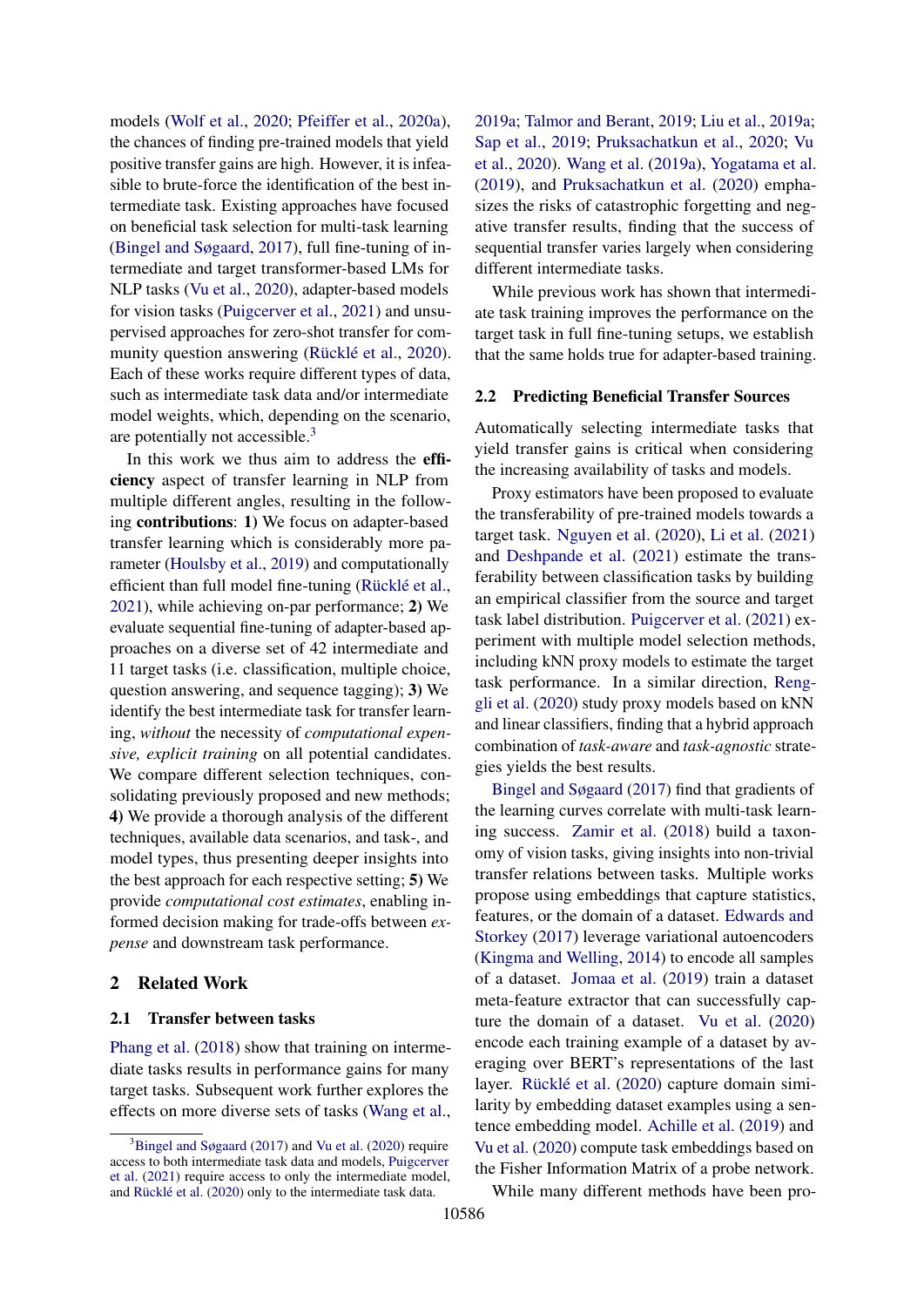posed, there lacks a direct comparison among them. Additionally, previous work has only focus on BERT, which we find to behave considerably different to other model types such as RoBERTa for some methods. In this work we aim to consolidate all methods and experiment with newer model types to provide a more thorough perspective.

### <span id="page-2-4"></span>3 Adapter-Based Sequential Transfer

We present a large-scale study on *adapter-based* sequential fine-tuning, finding that around half of the task combinations yield no positive gains. This demonstrates the importance of finding approaches that efficiently identify suitable intermediate tasks.

#### 3.1 Tasks

We select *QA* tasks from the MultiQA repository [\(Talmor and Berant,](#page-13-4) [2019\)](#page-13-4) and sequence *tagging* tasks from [Liu et al.](#page-11-8) [\(2019a\)](#page-11-8). Most of our *classification* tasks are available in the (Super)GLUE [\(Wang et al.,](#page-13-5) [2018,](#page-13-5) [2019b\)](#page-13-6) benchmarks. We experiment with *multiple choice* commonsense reasoning tasks to cover a broader range of different types, and domains. In total, we experiment with 53 tasks, divided into 42 intermediate and 11 target tasks.[4](#page-2-0)

## 3.2 Experimental Setup

We experiment with BERT-base [\(Devlin et al.,](#page-9-0) [2019\)](#page-9-0) and RoBERTa-base [\(Liu et al.,](#page-11-0) [2019b\)](#page-11-0), training adapters with the configuration proposed by [Pfeiffer et al.](#page-11-2) [\(2021a\)](#page-11-2). We adopt the two-stage sequential fine-tuning setup of [Phang et al.](#page-11-4) [\(2018\)](#page-11-4), splitting the tasks in two disjoint subsets  $S$  and  $T$ , denoted as intermediate and target tasks, respectively. For each pair  $(s, t)$  with  $s \in S$  and  $t \in T$ , we first train a randomly initialized adapter on s (keeping the base model's parameters fixed). We then fine-tune the trained adapter on  $t$ .<sup>[5](#page-2-1)</sup>

For target task fine-tuning, we simulate a lowresource setup by limiting the maximum number of training examples on  $t$  to 1000. This choice is motivated by the observation that smaller target tasks benefit the most from sequential fine-tuning while at the same time revealing the largest performance variances [\(Phang et al.,](#page-11-4) [2018;](#page-11-4) [Vu et al.,](#page-13-3) [2020\)](#page-13-3). Low-resource setups, thus, reflect the most beneficial application setting for our transfer learn-

<span id="page-2-3"></span>

Figure 1: Comparison of transfer performance between BERT and RoBERTa for the respective target tasks, pretrained on the 42 intermediate tasks.

ing strategy and also allow us to more thoroughly study different transfer relations.

#### 3.3 Results

Figure [2](#page-3-1) shows the relative transfer gains and Table [1](#page-3-0) lists the absolute scores of all intermediate and target task combinations for  $RoBERTa<sup>6</sup>$  $RoBERTa<sup>6</sup>$  $RoBERTa<sup>6</sup>$  We observe large variations in transfer gains (and losses) across the different combinations. Even though larger variances may be explained by a higher task difficulty (see 'No Transfer' in Table [1\)](#page-3-0), they also illustrate the heterogeneity and potential of sequential fine-tuning in our adapter-based setting. At the same time, we find several cases of transfer *losses*— with up to 60% lower performances (see Figure [2\)](#page-3-1) potentially occurring due to catastrophic forgetting.

Overall, for RoBERTa, 243 (53%) transfer combinations yield positive transfer gains whereas 203  $(44\%)$  yield losses. The mean of all transfer gains is 2.3%. However, from our eleven target tasks *only five* benefit on average (see 'Avg. Transfer' in Table [1\)](#page-3-0). This illustrates the high risk of choosing the wrong intermediate tasks. Avoiding such hurtful combinations and efficiently identifying the best ones is necessary; evaluating all combinations is inefficient and often not feasible.

We further find that the best performing intermediate tasks for BERT and RoBERTa overlap considerably as illustrated in Figure [1,](#page-2-3) with transfer performances correlating with a Spearman correlation of 0.94 when averaged over all settings, and 0.68 when averaged per target task.

<span id="page-2-0"></span><sup>&</sup>lt;sup>4</sup>The choice for our intermediate and target task split was motivated by previous work [\(Sap et al.,](#page-12-3) [2019;](#page-12-3) [Vu et al.,](#page-13-3) [2020,](#page-13-3) *inter alia*). For more details see Appendix [A.](#page-14-3)

<span id="page-2-1"></span><sup>&</sup>lt;sup>5</sup>For more details please refer to Appendix [B.](#page-14-4)

<span id="page-2-2"></span><sup>&</sup>lt;sup>6</sup>We list the corresponding transfer results for BERT in Table [10](#page-20-0) of the Appendix.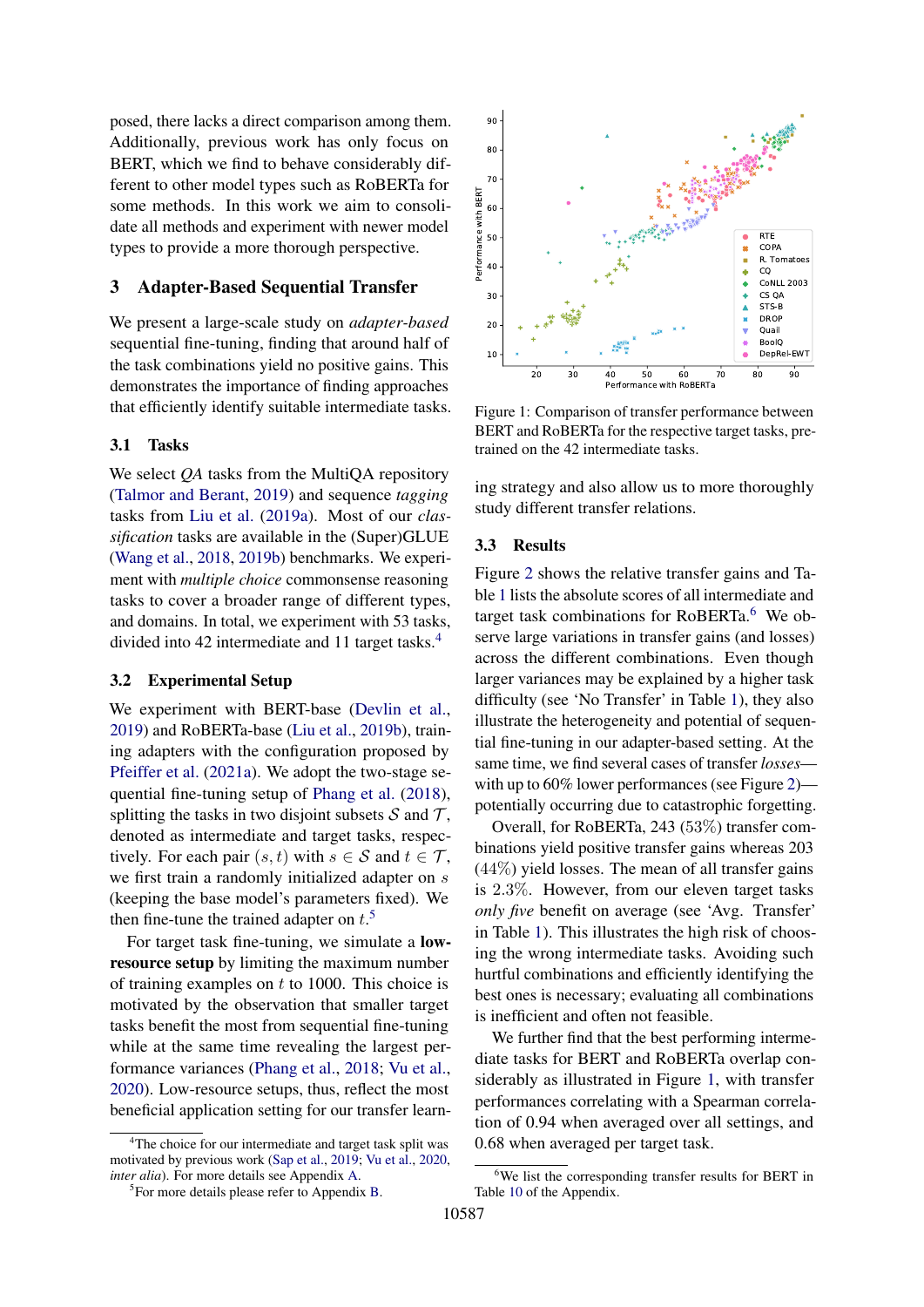<span id="page-3-1"></span>

Figure 2: Transfer gains/losses between all intermediate and target tasks with RoBERTa as base model. Each violin represents one target task where each dot represents the *relative transfer gain* (y-axis) from one intermediate task.

<span id="page-3-0"></span>

| Task                 | <b>BoolQ</b> | <b>COPA</b> | CQ    | CS QA | <b>CoNLL</b><br>2003 | <b>DROP</b> | DepRel-<br><b>EWT</b> | Quail | R.<br>Toma-<br>toes | <b>RTE</b> | $STS-B$ |
|----------------------|--------------|-------------|-------|-------|----------------------|-------------|-----------------------|-------|---------------------|------------|---------|
| No Transfer          | 62.17        | 56.68       | 28.24 | 49.12 | 85.74                | 43.42       | 79.96                 | 61.94 | 88.35               | 65.56      | 87.35   |
| Avg. Transfer        | 66.93        | 66.49       | 30.60 | 47.88 | 83.80                | 43.96       | 74.59                 | 60.50 | 86.95               | 70.38      | 86.31   |
| ANLI                 | 76.75        | 73.64       | 32.67 | 51.35 | 85.82                | 44.66       | 76.77                 | 66.34 | 87.64               | 84.40      | 88.24   |
| <b>ART</b>           | 70.87        | 79.00       | 27.12 | 53.02 | 84.48                | 41.01       | 74.39                 | 64.00 | 87.73               | 73.43      | 88.45   |
| CoLA                 | 63.01        | 63.60       | 31.27 | 51.11 | 85.53                | 43.34       | 79.24                 | 63.46 | 88.14               | 66.93      | 87.45   |
| CoNLL'00             | 62.17        | 57.40       | 30.32 | 44.95 | 87.30                | 44.33       | 81.58                 | 54.17 | 87.19               | 61.52      | 88.11   |
| Cosmos QA            | 74.28        | 78.48       | 29.83 | 53.81 | 84.17                | 43.66       | 74.37                 | 65.56 | 88.12               | 79.21      | 88.00   |
| DuoRC-p              | 62.17        | 64.76       | 39.11 | 49.63 | 85.42                | 51.48       | 76.33                 | 60.20 | 86.98               | 71.55      | 88.54   |
| DuoRC-s              | 62.17        | 67.68       | 42.45 | 51.29 | 85.66                | 52.29       | 75.46                 | 61.94 | 86.92               | 72.78      | 88.51   |
| EmoContext           | 68.64        | 64.12       | 23.52 | 46.96 | 86.37                | 42.34       | 77.69                 | 62.01 | 88.03               | 71.48      | 86.91   |
| Emotion              | 65.54        | 60.36       | 22.58 | 45.54 | 84.41                | 42.22       | 77.03                 | 59.99 | 88.01               | 63.97      | 87.59   |
| <b>GED-FCE</b>       | 62.17        | 55.68       | 30.05 | 46.26 | 86.19                | 42.52       | 79.61                 | 59.92 | 87.64               | 60.51      | 86.49   |
| Hellaswag            | 69.44        | 77.24       | 30.67 | 56.05 | 85.87                | 42.86       | 75.34                 | 62.06 | 87.64               | 76.82      | 88.67   |
| HotpotQA             | 62.17        | 59.12       | 42.58 | 39.72 | 73.59                | 53.68       | 54.60                 | 55.36 | 83.30               | 62.74      | 86.26   |
| <b>IMDb</b>          | 68.09        | 62.76       | 28.04 | 46.18 | 85.90                | 43.30       | 77.55                 | 61.60 | 88.97               | 68.45      | 86.38   |
| <b>MIT Movie</b>     | 62.17        | 53.12       | 31.32 | 44.01 | 87.43                | 44.59       | 78.58                 | 58.42 | 87.56               | 67.94      | 87.05   |
| MNLI                 | 75.86        | 76.20       | 31.52 | 48.80 | 85.59                | 43.95       | 71.41                 | 61.27 | 88.31               | 83.47      | 89.25   |
| <b>MRPC</b>          | 64.19        | 68.56       | 29.06 | 48.44 | 86.18                | 43.43       | 77.05                 | 62.95 | 87.35               | 72.71      | 88.97   |
| MultiRC              | 74.05        | 71.88       | 30.59 | 51.35 | 81.86                | 43.89       | 73.38                 | 64.70 | 87.17               | 77.98      | 88.06   |
| NewsQA               | 62.17        | 68.24       | 43.52 | 49.09 | 81.41                | 53.16       | 65.57                 | 60.44 | 87.22               | 72.06      | 87.66   |
| POS-Co.'03           | 62.17        | 51.08       | 20.09 | 23.11 | 87.14                | 40.74       | 81.84                 | 41.31 | 71.24               | 53.14      | 78.53   |
| POS-EWT              | 62.17        | 53.96       | 31.21 | 46.22 | 87.76                | 44.31       | 82.25                 | 55.71 | 86.81               | 56.17      | 87.55   |
| <b>QNLI</b>          | 73.61        | 72.00       | 36.01 | 51.94 | 85.96                | 46.47       | 76.91                 | 64.67 | 87.64               | 70.76      | 89.07   |
| <b>QQP</b>           | 63.03        | 72.16       | 24.27 | 48.85 | 81.77                | 41.79       | 69.14                 | 61.57 | 87.58               | 72.71      | 89.51   |
| QuaRTz               | 69.44        | 68.60       | 27.30 | 50.48 | 86.01                | 42.69       | 78.56                 | 62.47 | 88.16               | 68.30      | 88.27   |
| Quoref               | 62.17        | 60.72       | 40.34 | 46.83 | 85.86                | 52.95       | 76.98                 | 62.75 | 87.04               | 71.48      | 88.19   |
| RACE                 | 76.72        | 72.04       | 23.91 | 53.15 | 81.05                | 42.46       | 65.74                 | 67.89 | 87.19               | 83.32      | 88.13   |
| ReCoRD               | 62.17        | 63.28       | 28.25 | 46.50 | 84.21                | 41.85       | 71.87                 | 63.63 | 86.96               | 71.41      | 86.98   |
| SICK                 | 72.53        | 73.48       | 29.66 | 53.89 | 85.45                | 44.11       | 79.23                 | 63.63 | 87.94               | 75.02      | 88.26   |
| <b>SNLI</b>          | 69.61        | 72.36       | 19.08 | 42.21 | 32.29                | 14.66       | 28.62                 | 52.53 | 82.78               | 76.39      | 85.90   |
| SOuAD                | 62.17        | 68.36       | 39.71 | 51.09 | 86.48                | 57.40       | 76.33                 | 61.99 | 86.21               | 72.27      | 87.82   |
| SQuAD 2.0            | 68.34        | 73.24       | 44.40 | 50.43 | 86.14                | 59.78       | 76.99                 | 63.79 | 87.90               | 75.60      | 89.06   |
| SST-2                | 67.14        | 65.84       | 28.43 | 47.81 | 85.66                | 42.73       | 77.28                 | 60.82 | 92.03               | 69.82      | 86.75   |
| <b>ST-PMB</b>        | 62.17        | 52.16       | 15.53 | 26.36 | 87.47                | 28.00       | 81.94                 | 38.31 | 78.71               | 53.43      | 39.12   |
| <b>SWAG</b>          | 69.30        | 74.64       | 28.96 | 55.00 | 85.61                | 43.30       | 76.97                 | 63.71 | 88.35               | 74.44      | 89.32   |
| SciCite              | 65.98        | 64.44       | 28.75 | 47.71 | 86.07                | 42.18       | 78.95                 | 62.40 | 87.77               | 68.59      | 86.63   |
| SciTail              | 72.13        | 72.00       | 29.91 | 53.89 | 84.74                | 43.74       | 77.72                 | 63.77 | 87.82               | 73.94      | 89.93   |
| Social IQA           | 73.36        | 79.92       | 30.88 | 56.41 | 86.00                | 43.34       | 78.38                 | 65.91 | 88.27               | 78.34      | 88.57   |
| TREC                 | 67.41        | 59.92       | 31.47 | 48.04 | 86.09                | 42.86       | 78.02                 | 62.38 | 88.14               | 70.32      | 86.94   |
| WNUT17               | 62.17        | 53.08       | 28.13 | 45.36 | 87.96                | 44.03       | 77.51                 | 55.59 | 87.54               | 61.44      | 86.00   |
| WiC                  | 62.17        | 72.88       | 29.55 | 52.09 | 85.73                | 42.74       | 79.08                 | 63.16 | 87.92               | 68.23      | 88.00   |
| WikiHop              | 62.18        | 55.64       | 41.35 | 39.02 | 84.40                | 46.45       | 70.47                 | 56.87 | 86.59               | 62.74      | 85.56   |
| WinoGrande           | 69.93        | 73.04       | 29.58 | 54.58 | 86.16                | 43.54       | 76.75                 | 63.93 | 87.94               | 75.16      | 87.88   |
| <b>Yelp Polarity</b> | 66.97        | 65.80       | 22.41 | 42.42 | 80.42                | 37.40       | 69.25                 | 57.74 | 89.31               | 64.98      | 82.45   |
|                      |              |             |       |       |                      |             |                       |       |                     |            |         |

Table 1: Target task performances for transferring between intermediate tasks (rows) and target tasks (columns) with RoBERTa as base model. The first row '*No Transfer*' shows the baseline performance when training only on the target task without transfer. All scores are mean values over five random restarts.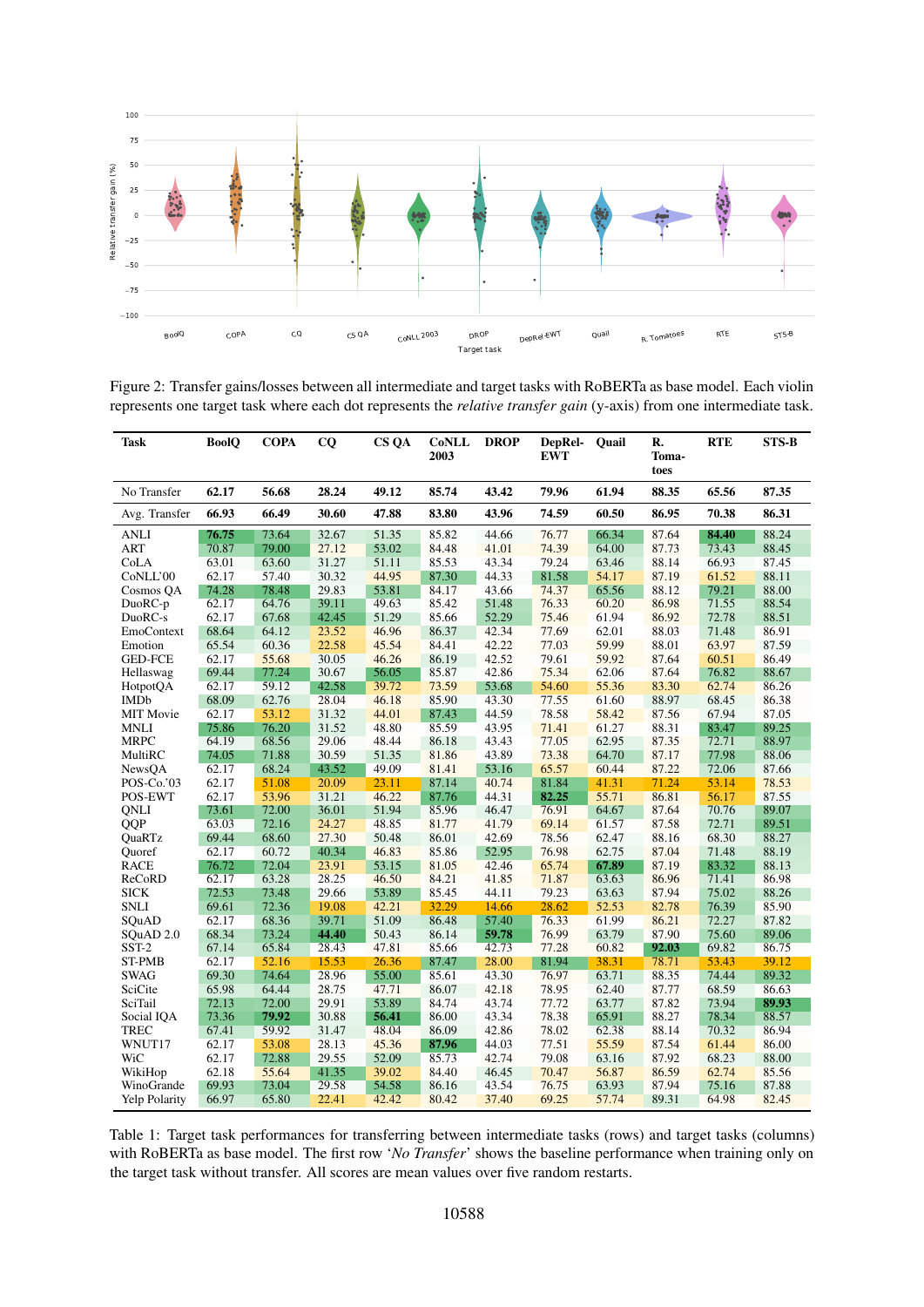## <span id="page-4-1"></span>4 Methods for the Efficient Selection of Intermediate Tasks

We now present different model selection methods, and later in [§5,](#page-5-0) study their effectiveness in our setting outlined above. We group the different methods based on the assumptions they make with regard to the availability of intermediate task data  $D<sub>S</sub>$  and intermediate models  $M<sub>S</sub>$ . Access to both can be expensive when considering large pretrained model repositories with hundreds of tasks.

## 4.1 Metadata: Educated Guess

A setting in which there exist neither access to the intermediate task data  $D<sub>S</sub>$  nor models trained on the data  $M<sub>S</sub>$ , can be regarded as an *educated guess* scenario. The selection criterion can only rely on metadata available for an intermediate task dataset.

Dataset *Size*. Under the assumption that *more data* implies better transfer performance, the selection criterion denoted as *Size* ranks all intermediate tasks in descending order by the training data size.

Task *Type*. Under the assumption that similar objective functions transfer well, we pre-select the subset of tasks of the same type. This approach may be combined with a *random* selection of the remaining tasks, or with ranking them by *size*.

## 4.2 Intermediate Task Data

With an abundance of available datasets, $\frac{7}{1}$  $\frac{7}{1}$  $\frac{7}{1}$  and the continuous development of new LMs, fine-tuned versions for every task-model combination are not (immediately) available. The following methods, thus, leverage the intermediate task data  $D<sub>S</sub>$  *without* requiring the respective fine-tuned models  $M<sub>S</sub>$ .

Text Embeddings (*TextEmb*). [Vu et al.](#page-13-3) [\(2020\)](#page-13-3) pass each example through a LM and average over the output representations of the final layer (across all examples and all input tokens). Assuming that similar embeddings imply positive transfer gains, they rank the intermediate tasks according to their embeddings' cosine similarity to the target task.

SBERT Embeddings (*SEmb*). Sentence embedding models such as Sentence-BERT (SBERT; [Reimers and Gurevych,](#page-12-5) [2019\)](#page-12-5) may be better suited to represent the dataset examples. Similar to *TextEmb*, we rank the intermediate tasks according to their embedding cosine similarity.

## 4.3 Intermediate Model

Scenarios in which we only have access to the trained intermediate models  $(M<sub>S</sub>)$  occur when the training data is proprietary or if implementing all dataset is too tedious. With the availability of model repositories [\(Wolf et al.,](#page-14-0) [2020;](#page-14-0) [Pfeiffer et al.,](#page-11-6) [2020a\)](#page-11-6) such approaches can be implemented without requiring additional data during model upload (i.e. in contrast to *TaskEmbs*, where the training dataset information needs to be made available). The following describes methods only requiring access to the intermediate models  $M<sub>S</sub>$ .

Few-Shot Fine-Tuning (*FSFT*). Fine-tuning of all available intermediate task models on the entire target task is infeasible. As an alternative, we can train models for a few steps on the target task to approximate the final performance. After  $N$  steps on the target task, we rank the intermediate models based on their respective transfer performance.

Proxy Models. Following [Puigcerver et al.](#page-11-7) [\(2021\)](#page-11-7), we leverage simple proxy models to obtain a performance estimation of each trained model  $M_S$  on on the *target* dataset  $D_T$ . Specifically, we experiment with **k-Nearest Neighbors** (*kNN*), with  $k = 1$  and Euclidian distance, and logistic/ linear regression (*linear*) as proxy models. For both, we first compute  $\mathbf{h}_{x_i}^{M}$ , the token-wise averaged output representations of  $M_S$ , for each training input  $x_i \in D_T$ . Using these, we define  $D_T^M = \{(\mathbf{h}_{x_i}^M, y_i)\}_{i=1}^N$  as the target dataset embedded by  $M_S$ . In the next step, we apply the proxy model on  $D_T^M$  and obtain its performance using cross-validation. By repeating this process for each intermediate task model, we obtain a list of performance scores which we leverage to rank the intermediate tasks.

## 4.4 Intermediate Model and Task Data

Access to both intermediate dataset  $D<sub>S</sub>$  and intermediates model  $M<sub>S</sub>$  provides a wholesome depiction of the intermediate task, as all previously mentioned methods are applicable in this scenario. Further methods which require access to both are:

Task Embeddings (*TaskEmb*). [Achille et al.](#page-8-1) [\(2019\)](#page-8-1) and [Vu et al.](#page-13-3) [\(2020\)](#page-13-3) obtain task embeddings via the Fisher Information Matrix (FIM). The FIM captures how sensitive the loss function is towards small perturbations in the weights of the model and thus gives an indication on the importance of certain weights towards solving a task.

Given the model weights  $\theta$  and the joint distribu-

<span id="page-4-0"></span><sup>&</sup>lt;sup>7</sup>e.g. via [https://huggingface.co/datasets.](https://huggingface.co/datasets)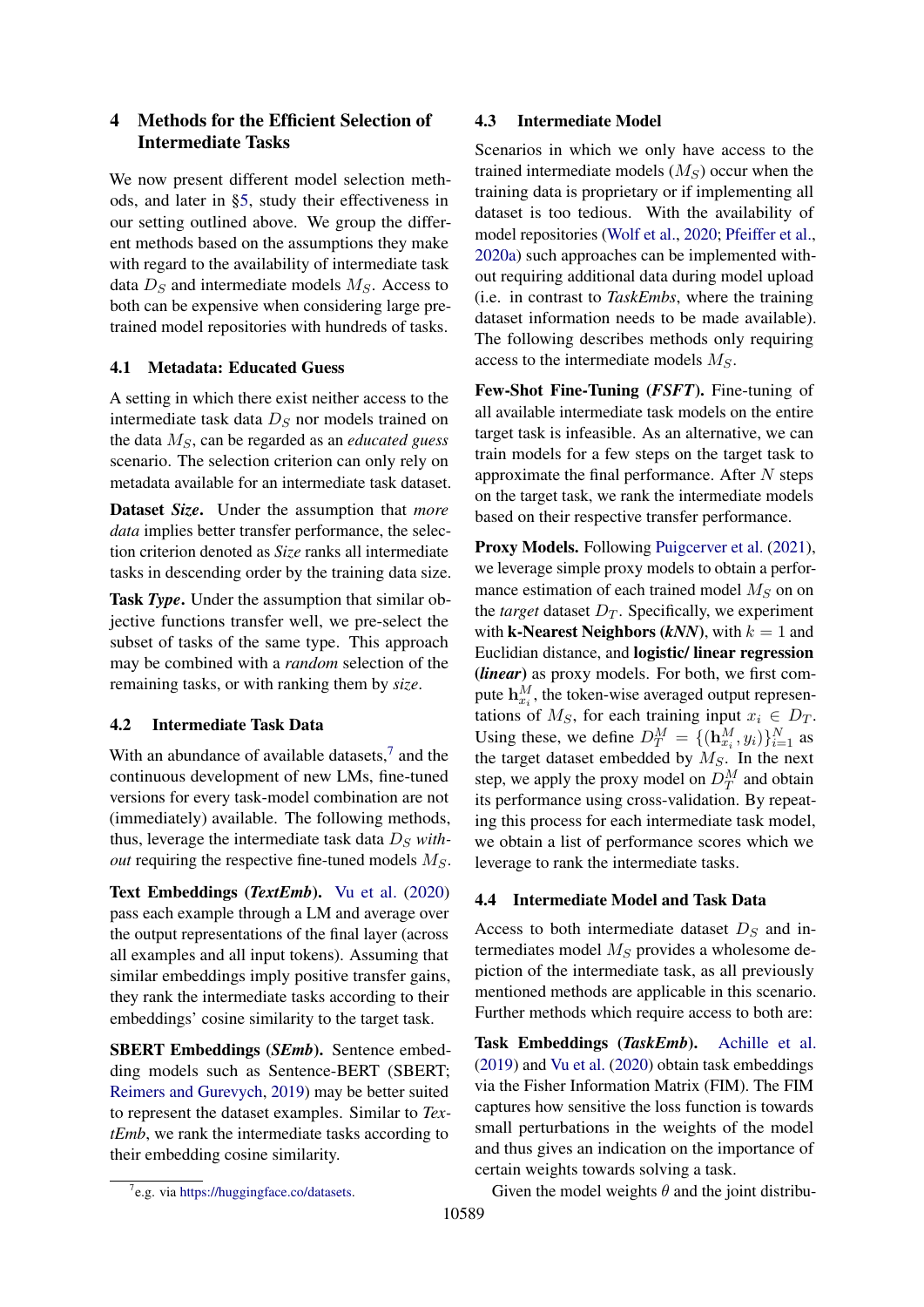tion of task features and labels  $P_{\theta}(X, Y)$ , we can define the FIM as the expected covariance of the gradients of the log-likelihood w.r.t.  $\theta$ :

$$
F_{\theta} = \mathbb{E}_{x, y \sim P_{\theta}(X, Y)} \left[ \nabla_{\theta} \log P_{\theta}(x, y) \cdot \nabla_{\theta} \log P_{\theta}(x, y)^{\mathsf{T}} \right]
$$

We follow the implementation details given in [Vu](#page-13-3) [et al.](#page-13-3) [\(2020\)](#page-13-3). For a dataset  $D$  and a model  $M$  finetuned on D, we compute the empirical FIM based on D's examples. The task embeddings are the diagonal entries of the FIM.

Few-Shot Task Embeddings (*FS-TaskEmb*). We also leverage task embeddings in our few-shot scenario outlined above (see *FSFT*), where we finetune intermediate models for a few steps on the target dataset. With very few training instances, the accuracy scores of FSFT (alone) may not be reliable indicators of the final transfer performances. As an alternative, we compute the *TaskEmb* similarity of each intermediate model before and after training  $N$  steps on the target task. We then rank all intermediate models in decreasing order of this similarity.

## <span id="page-5-0"></span>5 Experimental Setup

We evaluate the approaches of  $\S 4$ , each having the objective to rank the intermediate adapters  $s \in |\mathcal{S}|$ with respect to their performance on  $t \in \mathcal{T}$  when applied in a sequential adapter training setup. We leverage the transfer performance results of our 462 experiments obtained in [§3](#page-2-4) for our ranking task.

## 5.1 Hyperparameters

If not otherwise mentioned, we follow the experimental setup as described in [§3.](#page-2-4) We describe method specific hyperparameters in the following.

*SEmb*. We use a Sentence-(Ro)BERT(a)-*base* models, fine-tuned on NLI and STS tasks, in concordance with the respective target model type.

*FSFT*. We fine-tune each intermediate adapter on the target task for one full epoch and rank them based on their target task performances.<sup>[8](#page-5-1)</sup>

*Proxy Models*. For both *kNN* and *linear*, we obtain performance scores with 5-fold cross-validation on each target task. The architectures slightly vary across task types. For classification, regression, and multiple-choice target tasks, proxy models predict the label or answer choice. For sequence tagging

tasks, each token in a sequence represents a training instance of  $D_T^M$ , with the tag being the class label. Since this would increase the total number of training examples, we randomly select 1000 embedded examples from  $D_T$ , to maintain equal sizes of  $D_T^M$ across all target tasks. We do not study proxy models on extractive QA tasks as they cannot directly be transformed into classification tasks.

*TaskEmb*. We perform standard fine-tuning of randomly initialized adapter modules within the pretrained LM to obtain task embeddings.

*FS-TaskEmb*. We follow the setup of FSFT by training for one epoch (50 update steps).

#### 5.2 Metrics

We compute the *NDCG* [\(Järvelin and Kekäläinen,](#page-10-6) [2002\)](#page-10-6), a widely used information retrieval metric that evaluates a ranking with attached relevances (which correspond to our transfer results of [§3\)](#page-2-4).

Furthermore, we calculate *Regret@k* [\(Renggli](#page-12-4) [et al.,](#page-12-4) [2020\)](#page-12-4), which measures the relative performance difference between the top  $k$  selected intermediate tasks and the optimal intermediate task:

$$
\text{Regret}_{k} = \frac{\overbrace{\max_{s \in \mathcal{S}} \mathbf{E}[T(s,t)]}^{O(\mathcal{S},t)} - \overbrace{\max_{s \in \mathcal{S}_{k}} \mathbf{E}[T(\hat{s},t)]}^{M_{k}(\mathcal{S},t)}}{O(\mathcal{S},t)}
$$

where  $T(s, t)$  is the performance on target task t when transferring from intermediate task s.  $O(S, t)$ denotes the expected target task performance of an optimal selection.  $M_k(S, t)$  is the highest performance on  $t$  among the  $k$  top-ranked intermediate tasks of the tested selection method. We take the difference between both measures and normalize it by the optimal target task performance to obtain our final relative notion of regret.<sup>[9](#page-5-2)</sup>

## <span id="page-5-4"></span>6 Experimental Results

Table [2](#page-6-0) shows the results when selecting among all available intermediate tasks for BERT and RoBERTa.[10](#page-5-3) As expected the *Random* and *Size* baselines do not yield good rankings when selecting among all intermediate tasks.

Access to only  $D_S$  or  $M_S$ . These methods typically perform better than our baselines.

<span id="page-5-1"></span><sup>8</sup>As this represents a rather optimistic estimate of the fewshot transfer performance, in Appendix [D](#page-16-0) we also investigate settings in which we train for only 5, 10, or 25 update steps.

<span id="page-5-2"></span><sup>&</sup>lt;sup>9</sup>We provide more details about our selection of metrics in Appendix [C.](#page-15-0)

<span id="page-5-3"></span> $10$ Table [5](#page-17-0) in the appendix shows results when preferring tasks of the same *type* for BERT and RoBERTa.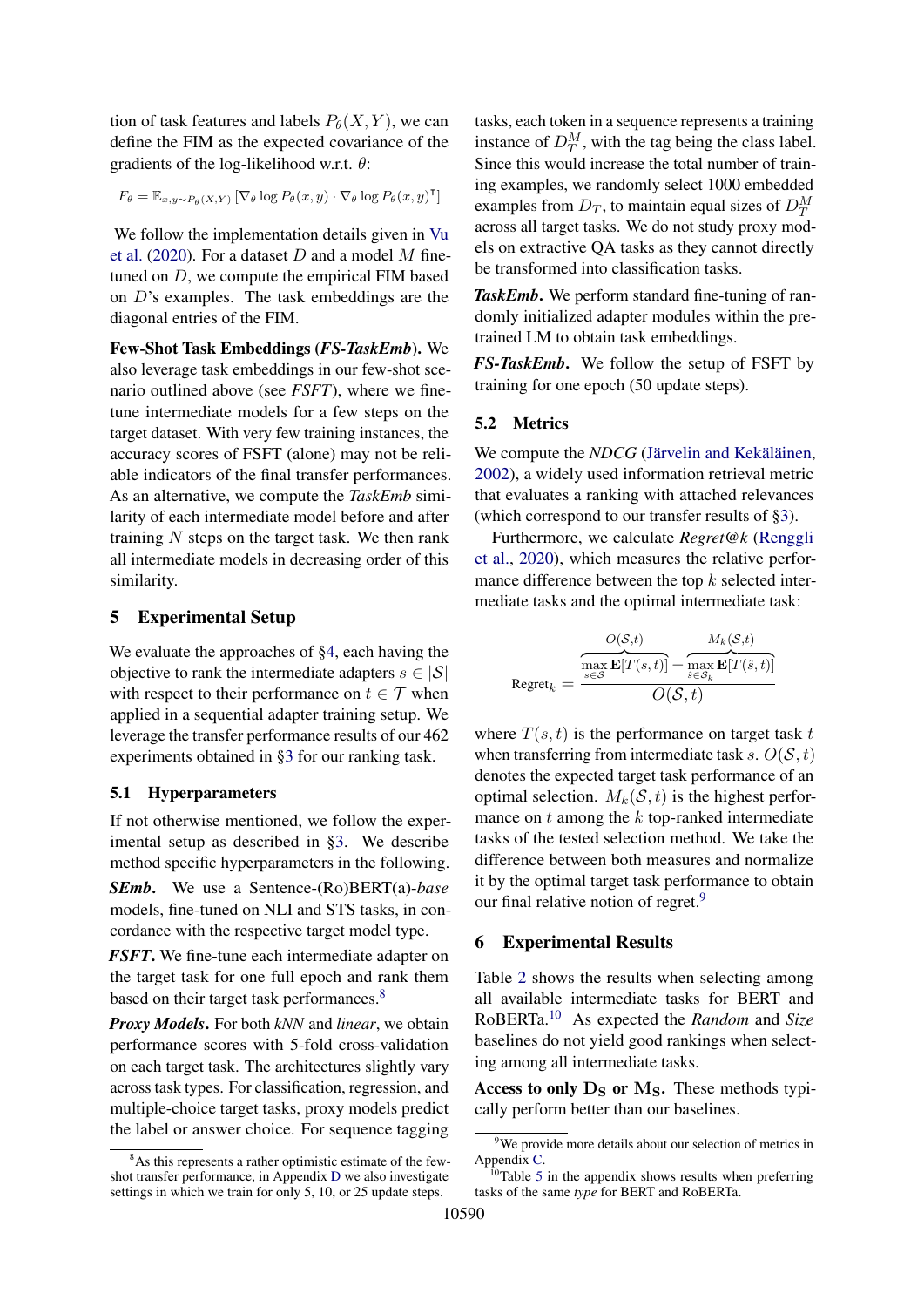<span id="page-6-0"></span>

|            |                              |                      | <b>Classification</b><br>M. Choice |                      |                      | QA                   |                      | <b>Tagging</b> |                |                | All                  |                      |                      |              |                |               |
|------------|------------------------------|----------------------|------------------------------------|----------------------|----------------------|----------------------|----------------------|----------------|----------------|----------------|----------------------|----------------------|----------------------|--------------|----------------|---------------|
|            |                              | <b>NDCG</b>          | R@1                                | R@3                  | <b>NDCG</b>          | R@1                  | R@3                  | <b>NDCG</b>    | R@1            | R@3            | <b>NDCG</b>          | R@1                  | R@3                  | <b>NDCG</b>  | R@1            | R@3           |
|            | Random<br>Size               | 0.49<br>0.53         | 11.09<br>10.80                     | 5.55<br>6.26         | 0.43<br>0.39         | 13.80<br>14.89       | 6.30<br>11.10        | 0.33<br>0.36   | 26.95<br>33.18 | 18.98<br>33.18 | 0.60<br>0.48         | 7.65<br>8.44         | 2.82<br>8.44         | 0.47<br>0.45 | 14.09<br>15.55 | 7.70<br>12.87 |
| $D_S$      | SEmb<br>TextEmb              | 0.82<br>0.72         | 0.27<br>2.54                       | 0.27<br>1.20         | 0.79<br>0.74         | 4.47<br>2.94         | 0.00<br>0.00         | 0.49<br>0.48   | 17.04<br>17.04 | 7.59<br>15.34  | 0.80<br>0.88         | 0.47<br>0.47         | 0.47<br>0.11         | 0.75<br>0.71 | 4.50<br>4.91   | 1.56<br>3.25  |
| $M_S$      | <b>FSFT</b><br>kNN<br>linear | 0.89<br>0.83<br>0.79 | 0.28<br>2.49<br>2.51               | 0.00<br>0.12<br>1.00 | 0.89<br>0.76<br>0.89 | 0.00<br>1.91<br>0.00 | 0.00<br>1.57<br>0.00 | 0.28           | 21.21          | 18.20          | 0.97<br>0.88<br>0.92 | 0.00<br>1.44<br>0.28 | 0.00<br>0.11<br>0.28 | 0.79         | 3.96           | 3.31          |
| $D_S, M_S$ | FS-TaskEmb<br>TaskEmb        | 0.87<br>0.71         | 0.19<br>14.04                      | 0.19<br>3.08         | 0.73<br>0.67         | 3.03<br>6.70         | 0.83<br>1.92         | 0.28<br>0.24   | 12.90<br>30.02 | 10.38<br>22.40 | 0.88<br>0.78         | 0.19<br>31.84        | 0.19<br>0.19         | 0.73<br>0.63 | 3.28<br>18.18  | 2.22<br>5.75  |
|            |                              |                      |                                    |                      |                      |                      |                      | (a) RoBERTa    |                |                |                      |                      |                      |              |                |               |
|            |                              |                      | <b>Classification</b>              |                      |                      | M. Choice            |                      |                | QA             |                |                      | <b>Tagging</b>       |                      |              | All            |               |
|            |                              | <b>NDCG</b>          | R@1                                | R@3                  | <b>NDCG</b>          | R@1                  | R@3                  | <b>NDCG</b>    | R@1            | R@3            | <b>NDCG</b>          | R@1                  | R@3                  | <b>NDCG</b>  | R@1            | R@3           |
|            | Random<br>Size               | 0.45<br>0.51         | 8.61<br>11.34                      | 6.04<br>5.87         | 0.50<br>0.50         | 8.40<br>11.85        | 5.03<br>7.51         | 0.44<br>0.42   | 29.35<br>33.80 | 18.65<br>33.80 | 0.56<br>0.48         | 7.26<br>9.37         | 2.95<br>9.37         | 0.48<br>0.48 | 12.08<br>15.20 | 7.50<br>12.03 |
| $D_S$      | SEmb<br>TextEmb              | 0.78<br>0.81         | 0.75<br>1.26                       | 0.53<br>0.75         | 0.59<br>0.60         | 7.93<br>6.77         | 1.25<br>1.46         | 0.88<br>0.86   | 2.98<br>2.98   | 0.00<br>2.42   | 0.79<br>0.79         | 0.56<br>0.56         | 0.56<br>0.51         | 0.75<br>0.76 | 3.08<br>2.95   | 0.63<br>1.20  |
| $M_{S}$    | <b>FSFT</b><br>kNN<br>linear | 0.93<br>0.90<br>0.82 | 0.33<br>1.10<br>3.66               | 0.33<br>0.00<br>1.86 | 0.72<br>0.68<br>0.76 | 4.16<br>2.82<br>1.35 | 1.64<br>1.85<br>0.86 | 0.39           | 17.07          | 17.07          | 0.89<br>0.94<br>0.96 | 0.65<br>0.00<br>0.00 | 0.50<br>0.00<br>0.00 | 0.77         | 4.48           | 3.76          |
| $D_S, M_S$ | FS-TaskEmb<br>TaskEmb        | 0.92<br>0.83         | 0.62<br>3.89                       | 0.00<br>2.02         | 0.72<br>0.72         | 5.38<br>4.19         | 0.93<br>1.17         | 0.66<br>0.67   | 11.17<br>3.61  | 2.07<br>3.61   | 0.82<br>0.73         | 1.37<br>1.36         | 0.50<br>0.50         | 0.80<br>0.75 | 3.97<br>3.46   | 0.72<br>1.80  |

(b) BERT

Table 2: Evaluation of intermediate task rankings produced by different methods for RoBERTa (a) and BERT (b). The table shows the mean *NDCG* and *Regret* scores by target task type. The best score in each group is highlighted in bold, best overall score is underlined. For *NDCG*, higher is better; for *Regret*, lower is better.

TextEmb and SEmb perform on par in most cases.[11](#page-6-1) While FSFT outperforms the other approaches in most cases, it comes at the high cost of requiring downloading and fine-tuning all intermediate models for a few steps. This can be prohibitive if we consider many intermediate tasks. If we have access to TextEmb or SEmb information of the intermediate task (i.e., individual vectors distributed as part of a model repository), these techniques yield similar performances at a much lower cost.

Access to both  $D<sub>S</sub>$  and  $M<sub>S</sub>$ . Assuming the availability of *both* intermediate models and intermediate data is the most prohibitive setting. Surprisingly, we find BERT and RoBERTa to behave considerably differently, especially evident for QA tasks. As shown by [Vu et al.](#page-13-3) [\(2020\)](#page-13-3), TaskEmb performs very well for BERT, however we find that the results of this gradient based approach do not translate to RoBERTa. While these approaches perform best or competitively for all task types using BERT, they considerably underperform all methods when leveraging pre-trained RoBERTa weights. Here, the two much simpler domain embedding methods outperform the *TaskEmb* method based on the FIM.

Summary. We find that simple indicators such

as domain similarity are suitable for selecting intermediate pre-training tasks for both BERT and RoBERTa based models. Our evaluated methods are able to efficiently select the best performing intermediate tasks with a *Regret@3* of 0.0 in many cases. Our results, thus, show that the selection methods are able to effectively rank the top tasks with relative certainty, thus considerably reducing the number of necessary experiments.<sup>[12](#page-6-2)</sup>

## 7 Analysis

Computational Costs. Table [3](#page-7-0) estimates the computational costs of each transfer source selection method. *Complexity* shows the required data passes through the model.<sup>[13](#page-6-3)</sup> For the embedding-based approaches, we assume pre-computed embeddings for all intermediate tasks. For TaskEmb, we only train an adapter on the target task for e epochs.

In addition to the complexity, we calculate the required Multiply-Accumulate computations (MAC) for 42 intermediate tasks and one target task with 1000 training examples, each with an average sequence length of  $128^{14}$  $128^{14}$  $128^{14}$  Following our experi-

<span id="page-6-1"></span><sup>&</sup>lt;sup>11</sup>The used SBERT model is trained on NLI and STS-B tasks, which are included in our set of intermediate and target tasks, respectively. A direct comparison between TextEmb and SEmb for the respective classification tasks is thus difficult.

<span id="page-6-2"></span><sup>&</sup>lt;sup>12</sup>We also find that combining domain and task type match indicators often yield the best overall results, outperforming computationally more expensive methods. See Appendix ?? for more experiments with task type pre-selection.

<span id="page-6-3"></span><sup>&</sup>lt;sup>13</sup>We neglect computations related to embedding similarities and proxy models as they are cheap compared to model forward/ backward passes.

<span id="page-6-4"></span><sup>&</sup>lt;sup>14</sup>We recorded MAC with the [pytorch-OpCounter](https://github.com/Lyken17/pytorch-OpCounter/) package.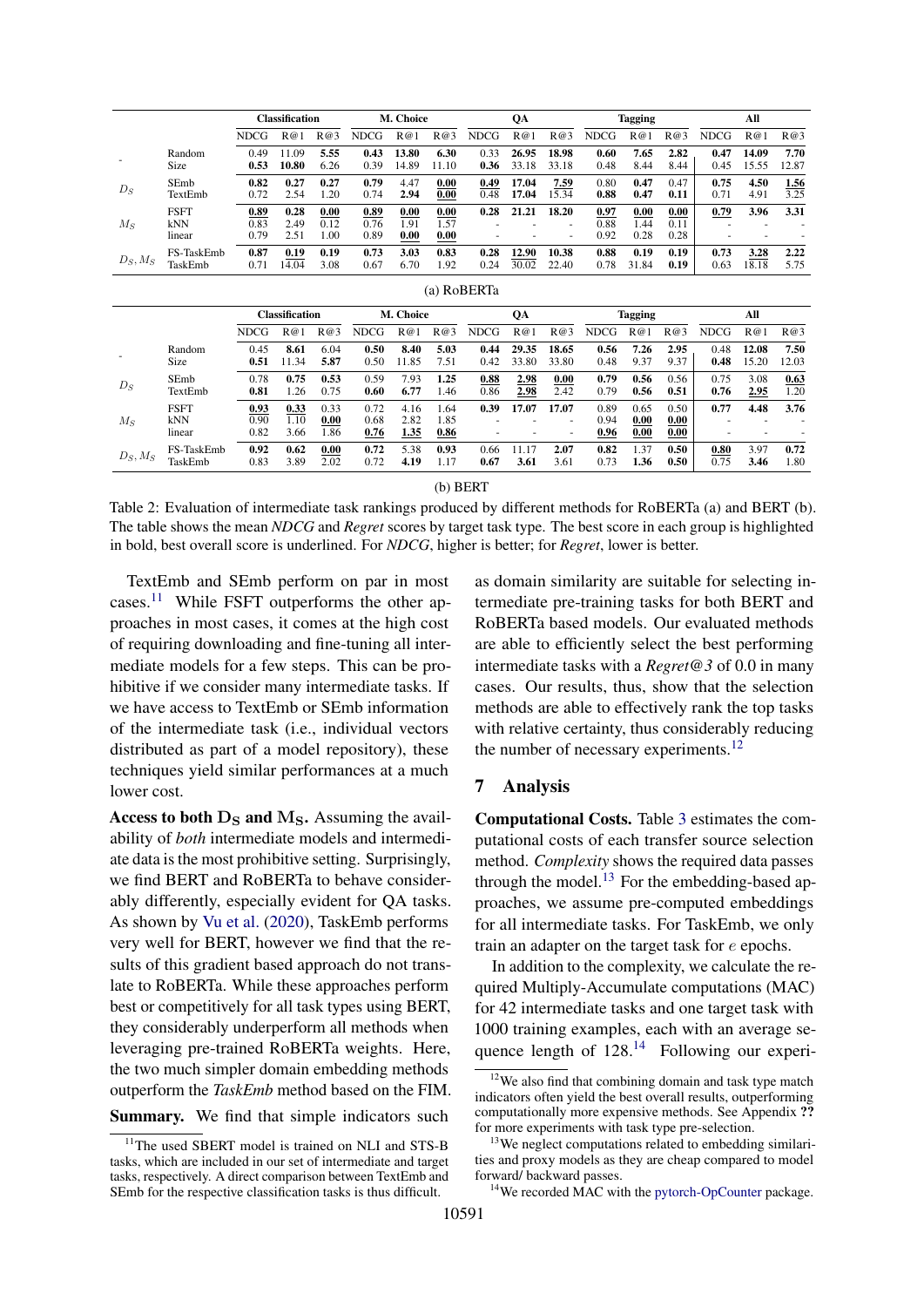<span id="page-7-0"></span>

| <b>Method</b>   | <b>Complexity</b> | <b>MACs</b> |
|-----------------|-------------------|-------------|
| Metadata        |                   |             |
| TextEmb/ SEmb   |                   | $1.10E+13$  |
| TaskEmb         | $(e+1)f+eb$       | $3.30E+14$  |
| kNN/linear      | n f               | $4.61E+14$  |
| FSFT/FS-TaskEmb | $2nef + neb$      | $1.38E+15$  |

Table 3: Computational cost of transfer source selection. f denotes a forward pass through all target task examples once, b is the corresponding backward pass,  $n$  is the number of source models, and  $e$  is the number of full training epochs (for FS approaches  $e \leq 1$ ).

<span id="page-7-1"></span>

|                  | NDCG | R@1  | R@3   | R@5  |
|------------------|------|------|-------|------|
| $SEmb-BERT_D$    | 0.72 | 5.50 | 2.07  | 1.69 |
| $SEmb-BERTB$     | 0.72 | 4.99 | 1.16  | 0.07 |
| $SEmb-BERTL$     | 0.70 | 6.30 | 2.12. | 1.01 |
| $SEmb-RoBERTa_D$ | 0.77 | 4.60 | 0.82  | 0.44 |
| $SEmb-RoBERTaB$  | 0.75 | 4.50 | 1.56  | 0.48 |
| $SEmb-RoBERTaL$  | 0.74 | 3.96 | 0.47  | 0.07 |

Table 4: Intermediate SEmb rankings for RoBERTa tasks produced by different model-type variants. *D, B,* and *L* stand for *Distill*, *Base*, and *Large*, respectively. The table shows the mean *NDCG* and *Regret* scores. For *NDCG*, higher is better; for *Regret*, lower is better.

mental setup in [§5,](#page-5-0) we set  $e = 15$  for TaskEmb and  $e = 1$  for FSFT/ FS-TaskEmb. We find that embedding-based methods require two orders of magnitude fewer computations compared to finetuning approaches. The difference may be even larger when we consider more intermediate tasks. Since fine-tuning approaches do not yield gains that would warrant the high computational expense (see [§6\)](#page-5-4), we conclude that *SEmb* has the most favorable trade-off between efficiency and effectiveness.

SEmb Model Dependency. We compare different pre-trained sentence-embedding model variants to identify the extent to which SEmb is invariant to such changes. We experiment with BERT and RoBERTa variants of sizes *Distill*, *Base*, and *Large*, and present results for RoBERTa tasks in Table [4.](#page-7-1) [15](#page-7-2) We find that all variants perform comparably, demonstrating that SEmb is a computationally efficient, model-type invariant method for selecting beneficial intermediate tasks.

BERT vs RoBERTa TaskEmb Space. To better understand the TaskEmb performance differences between BERT and RoBERTa models, we visualize the respective embedding spaces using T-SNE in Figure [3.](#page-7-3) We find that BERT embeddings are clustered much more closely in the vector space than

<span id="page-7-3"></span>

Figure 3: Clustering of BERT and RoBERTa TaskEmbs, respectively, using T-SNE. Colors indicate task types. We compared different random seeds, all of which resulted in similar visualizations.

<span id="page-7-4"></span>

Figure 4: Relative transfer gains for transfer within and across types, split by target task type. Results shown for RoBERTa.

RoBERTa embeddings. While TaskEmbs of BERT also seem to be located in the proximity of related tasks, TaskEmbs of RoBERTa are distributed further apart. This can result in worse performance due to the curse of dimensionality.

Overall, our results and analysis suggest that TaskEmb, unlike SentEmb, considerably depend on the chosen base model.

Within- and Across-Type Transfer. Our experimental setup includes tasks of four different types, i.e. Transformer prediction head structures: *sequence classification/ regression*, *multiple choice*, *extractive question answering* and *sequence tagging*. Figure [4](#page-7-4) compares the relative transfer gains within and across these task types for RoBERTa. We see that within-type transfer is consistently stronger across all target tasks. We find the largest differences between within-type and across-type

<span id="page-7-2"></span><sup>&</sup>lt;sup>15</sup>The full results can be found in Table [7](#page-17-1) of the appendix.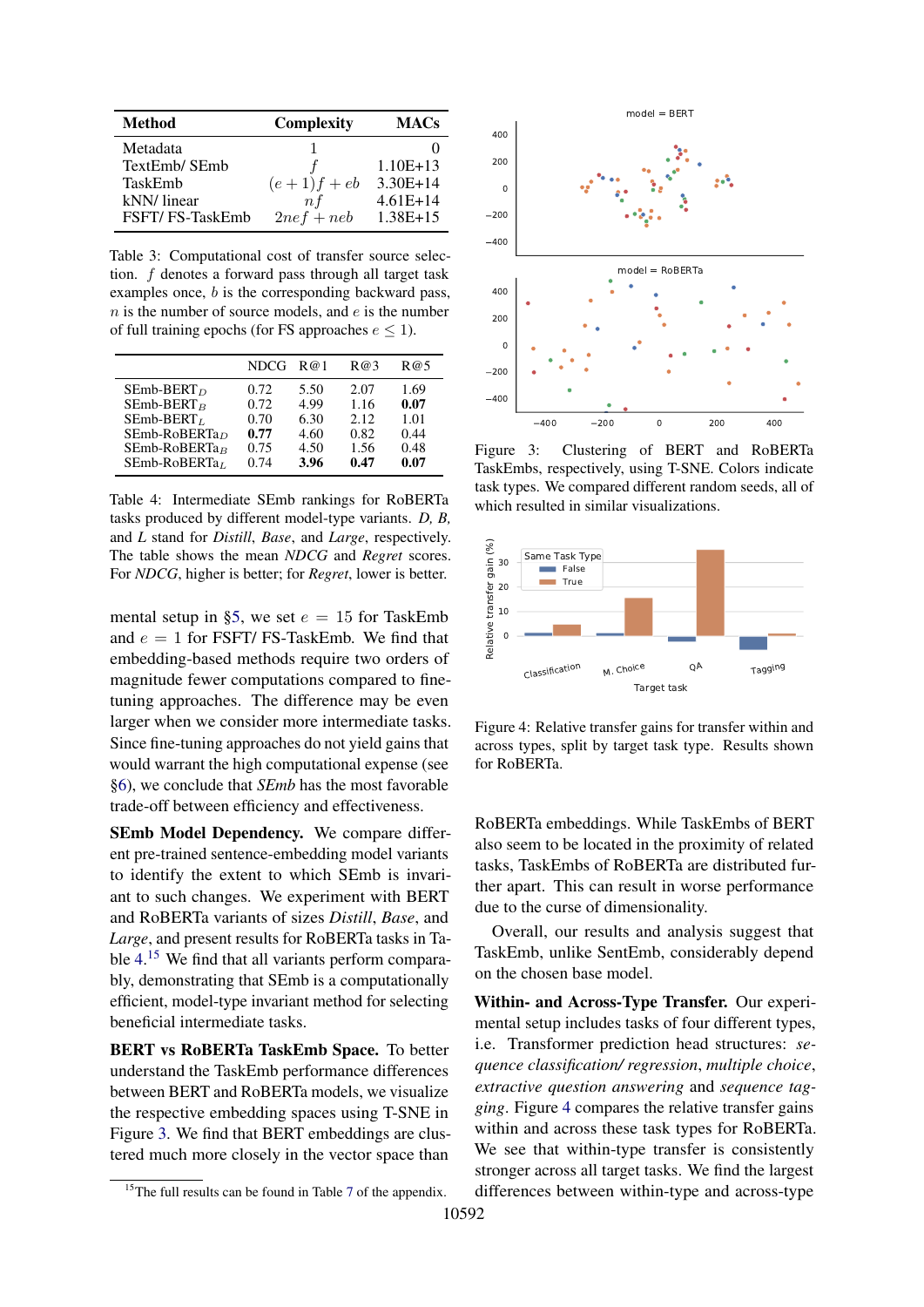transfer for the extractive QA target tasks. These observations may be partly explained by the homogeneity of the included QA intermediate tasks; They overwhelmingly focus on general reading comprehension across multiple domains with paragraphs from Wikipedia or the web as contexts. Tasks of other types more distinctly focus on individual domains and scenarios.

Overall, we find a negative across-type transfer gain (i.e., loss) for *8 out of 11 tested target tasks* (on average). This suggests that task type match between intermediate and target task is a strong indicator for transfer success. Thus, in the next section, we evaluate variants of all methods presented in [§4](#page-4-1) that prefer intermediate tasks of the same type as the target task.

Pre-Ranking by Task Types. We implement a simple mechanism to ensure that tasks with the same type as the target task are always ranked before tasks of other types during intermediate task selection. Given a task selection method, we first rank all tasks of the same type at the top before ranking tasks of all other types below. Results for applying this mechanism to all presented task selection methods are given for BERT and RoBERTa in Table [5](#page-17-0) of the Appendix.

We find that even though the random and *Size* baselines do not yield good rankings when selecting among all intermediate tasks (cf. Table [2\)](#page-6-0), the scores considerably improve when preferring tasks of the same type. In general, we see almost consistent improvements across all task selection methods for both BERT and RoBERTa when implementing pre-ranking by task types. Considering all target tasks and all methods, preferring intermediate tasks of the same type yields improved NDCG scores in 77 of 99 cases.

Further Analysis. We further find that embedding based approaches are sample efficient, while FSFT appproaches are not ([§D\)](#page-16-0). We also report results for combining ranking approaches with Rank Fusion, which does not yield consistent improvements over the individual approaches presented before ([§E\)](#page-16-1).

## 8 Conclusion

In this work we have established that intermediate pre-training *can* yield gains in adapter-based setups, however, around 44% of all transfer combinations result in decreased performances. We have consolidated several existing and new methods for efficiently identifying beneficial intermediate tasks. Experimenting with different model types, we find that the previously proposed best performing approaches for BERT do not translate to RoBERTa.

Overall, efficient embedding based methods, such as those relying on pre-computable sentence representations, perform better or often on-par with more expensive approaches. The best methods achieve a *Regret@3* of less than 1% on average, demonstrating that they are effective at efficiently identifying the best intermediate tasks. The approaches evaluated and proposed in this work, thus, enable the automatic identification of beneficial intermediate tasks, deeming exhaustive experimentation on many task-combinations unnecessary. When applied on a broad scale, these methods can contribute to more sustainable [\(Strubell et al.,](#page-13-7) [2019;](#page-13-7) [Moosavi et al.,](#page-11-10) [2020\)](#page-11-10) and more inclusive [\(Joshi](#page-10-7) [et al.,](#page-10-7) [2020\)](#page-10-7) natural language processing.

## Acknowledgements

Clifton and Jonas are supported by the LOEWE initiative (Hesse, Germany) within the emergenCITY center. Andreas was supported by the German Research Foundation (DFG) as part of the UKP-SQuARE project (grant GU 798/29-1).

We thank Leonardo Ribeiro and the anonymous reviewers for insightful feedback and suggestions on a draft of this paper.

## References

- <span id="page-8-2"></span>Lasha Abzianidze and Johan Bos. 2017. [Towards uni](https://www.aclweb.org/anthology/W17-6901/)[versal semantic tagging.](https://www.aclweb.org/anthology/W17-6901/) In *IWCS 2017 - 12th International Conference on Computational Semantics - Short Papers, Montpellier, France, September 19 - 22, 2017*. The Association for Computer Linguistics.
- <span id="page-8-1"></span>Alessandro Achille, Michael Lam, Rahul Tewari, Avinash Ravichandran, Subhransu Maji, Charless C. Fowlkes, Stefano Soatto, and Pietro Perona. 2019. [Task2Vec: Task embedding for meta-learning.](https://doi.org/10.1109/ICCV.2019.00653) In *2019 IEEE/CVF International Conference on Computer Vision, ICCV 2019, Seoul, Korea (South), October 27 - November 2, 2019*, pages 6429–6438. IEEE.
- <span id="page-8-0"></span>Alan Ansell, Edoardo Maria Ponti, Jonas Pfeiffer, Sebastian Ruder, Goran Glavaš, Ivan Vulic, and Anna ´ Korhonen. 2021. MAD-G: Multilingual Adapter Generation for Efficient Cross-Lingual Transfer. In *Findings of the Association for Computational Linguistics: EMNLP 2021*, Online.
- <span id="page-8-3"></span>Junwei Bao, Nan Duan, Zhao Yan, Ming Zhou, and Tiejun Zhao. 2016. [Constraint-based question an](https://www.aclweb.org/anthology/C16-1236/)[swering with knowledge graph.](https://www.aclweb.org/anthology/C16-1236/) In *COLING 2016, 26th International Conference on Computational*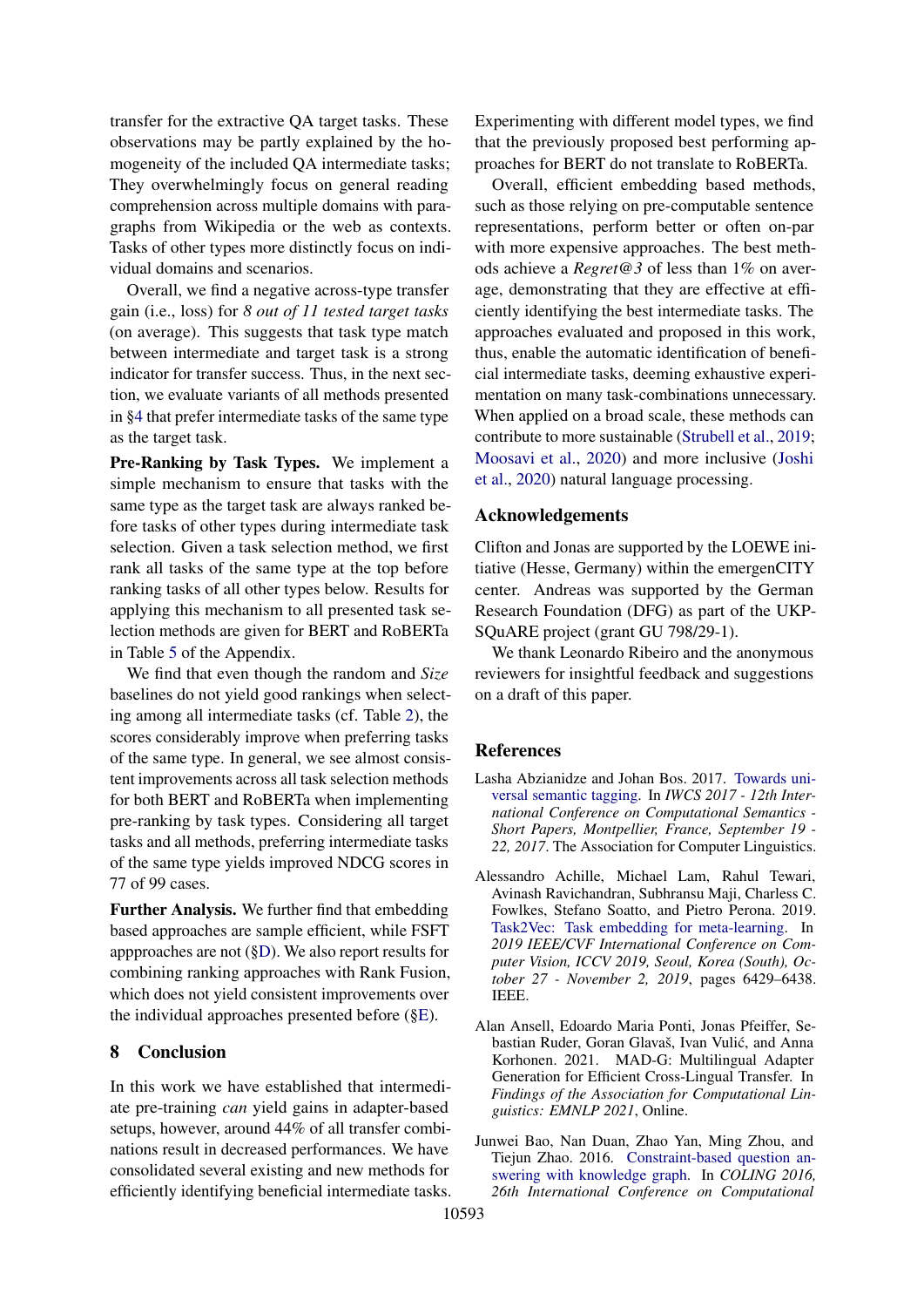*Linguistics, Proceedings of the Conference: Technical Papers, December 11-16, 2016, Osaka, Japan*, pages 2503–2514. Association for Computational Linguistics.

- <span id="page-9-3"></span>Chandra Bhagavatula, Ronan Le Bras, Chaitanya Malaviya, Keisuke Sakaguchi, Ari Holtzman, Hannah Rashkin, Doug Downey, Wen-tau Yih, and Yejin Choi. 2020. [Abductive commonsense reasoning.](https://openreview.net/forum?id=Byg1v1HKDB) In *8th International Conference on Learning Representations, ICLR 2020, Addis Ababa, Ethiopia, April 26-30, 2020*.
- <span id="page-9-1"></span>Joachim Bingel and Anders Søgaard. 2017. [Identify](https://doi.org/10.18653/v1/e17-2026)[ing beneficial task relations for multi-task learning](https://doi.org/10.18653/v1/e17-2026) [in deep neural networks.](https://doi.org/10.18653/v1/e17-2026) In *Proceedings of the 15th Conference of the European Chapter of the Association for Computational Linguistics, EACL 2017, Valencia, Spain, April 3-7, 2017, Volume 2: Short Papers*, pages 164–169. Association for Computational Linguistics.
- <span id="page-9-8"></span>Samuel R. Bowman, Gabor Angeli, Christopher Potts, and Christopher D. Manning. 2015. [A large an](https://doi.org/10.18653/v1/d15-1075)[notated corpus for learning natural language infer](https://doi.org/10.18653/v1/d15-1075)[ence.](https://doi.org/10.18653/v1/d15-1075) In *Proceedings of the 2015 Conference on Empirical Methods in Natural Language Processing, EMNLP 2015, Lisbon, Portugal, September 17-21, 2015*, pages 632–642. The Association for Computational Linguistics.
- <span id="page-9-13"></span>Daniel M. Cer, Mona T. Diab, Eneko Agirre, Iñigo Lopez-Gazpio, and Lucia Specia. 2017. [SemEval-](https://doi.org/10.18653/v1/S17-2001)[2017 task 1: Semantic textual similarity multilin](https://doi.org/10.18653/v1/S17-2001)[gual and crosslingual focused evaluation.](https://doi.org/10.18653/v1/S17-2001) In *Proceedings of the 11th International Workshop on Semantic Evaluation, SemEval@ACL 2017, Vancouver, Canada, August 3-4, 2017*, pages 1–14. Association for Computational Linguistics.
- <span id="page-9-7"></span>Ankush Chatterjee, Kedhar Nath Narahari, Meghana Joshi, and Puneet Agrawal. 2019. [SemEval-2019](https://doi.org/10.18653/v1/s19-2005) [task 3: EmoContext contextual emotion detection in](https://doi.org/10.18653/v1/s19-2005) [text.](https://doi.org/10.18653/v1/s19-2005) In *Proceedings of the 13th International Workshop on Semantic Evaluation, SemEval@NAACL-HLT 2019, Minneapolis, MN, USA, June 6-7, 2019*, pages 39–48. Association for Computational Linguistics.
- <span id="page-9-11"></span>Christopher Clark, Kenton Lee, Ming-Wei Chang, Tom Kwiatkowski, Michael Collins, and Kristina Toutanova. 2019. [BoolQ: Exploring the surprising](https://doi.org/10.18653/v1/n19-1300) [difficulty of natural Yes/No questions.](https://doi.org/10.18653/v1/n19-1300) In *Proceedings of the 2019 Conference of the North American Chapter of the Association for Computational Linguistics: Human Language Technologies, NAACL-HLT 2019, Minneapolis, MN, USA, June 2-7, 2019, Volume 1 (Long and Short Papers)*, pages 2924– 2936. Association for Computational Linguistics.
- <span id="page-9-6"></span>Arman Cohan, Waleed Ammar, Madeleine van Zuylen, and Field Cady. 2019. [Structural scaffolds for ci](https://doi.org/10.18653/v1/n19-1361)[tation intent classification in scientific publications.](https://doi.org/10.18653/v1/n19-1361) In *Proceedings of the 2019 Conference of the North*

*American Chapter of the Association for Computational Linguistics: Human Language Technologies, NAACL-HLT 2019, Minneapolis, MN, USA, June 2- 7, 2019, Volume 1 (Long and Short Papers)*, pages 3586–3596. Association for Computational Linguistics.

- <span id="page-9-4"></span>Gordon V. Cormack, Charles L. A. Clarke, and Stefan Büttcher. 2009. [Reciprocal rank fusion outperforms](https://doi.org/10.1145/1571941.1572114) [condorcet and individual rank learning methods.](https://doi.org/10.1145/1571941.1572114) In *Proceedings of the 32nd Annual International ACM SIGIR Conference on Research and Development in Information Retrieval, SIGIR 2009, Boston, MA, USA, July 19-23, 2009*, pages 758–759. ACM.
- <span id="page-9-12"></span>Ido Dagan, Oren Glickman, and Bernardo Magnini. 2005. [The PASCAL recognising textual entail](https://doi.org/10.1007/11736790\_9)[ment challenge.](https://doi.org/10.1007/11736790\_9) In *Machine Learning Challenges, Evaluating Predictive Uncertainty, Visual Object Classification and Recognizing Textual Entailment, First PASCAL Machine Learning Challenges Workshop, MLCW 2005, Southampton, UK, April 11- 13, 2005, Revised Selected Papers*, volume 3944 of *Lecture Notes in Computer Science*, pages 177–190. Springer.
- <span id="page-9-9"></span>Pradeep Dasigi, Nelson F. Liu, Ana Marasovic, Noah A. Smith, and Matt Gardner. 2019. [Quoref:](https://doi.org/10.18653/v1/D19-1606) [A reading comprehension dataset with questions re](https://doi.org/10.18653/v1/D19-1606)[quiring coreferential reasoning.](https://doi.org/10.18653/v1/D19-1606) In *Proceedings of the 2019 Conference on Empirical Methods in Natural Language Processing and the 9th International Joint Conference on Natural Language Processing, EMNLP-IJCNLP 2019, Hong Kong, China, November 3-7, 2019*, pages 5924–5931. Association for Computational Linguistics.
- <span id="page-9-10"></span>Leon Derczynski, Eric Nichols, Marieke van Erp, and Nut Limsopatham. 2017. [Results of the WNUT2017](https://doi.org/10.18653/v1/w17-4418) [shared task on novel and emerging entity recogni](https://doi.org/10.18653/v1/w17-4418)[tion.](https://doi.org/10.18653/v1/w17-4418) In *Proceedings of the 3rd Workshop on Noisy User-Generated Text, NUT@EMNLP 2017, Copenhagen, Denmark, September 7, 2017*, pages 140– 147. Association for Computational Linguistics.
- <span id="page-9-2"></span>Aditya Deshpande, Alessandro Achille, Avinash Ravichandran, Hao Li, Luca Zancato, Charless C. Fowlkes, Rahul Bhotika, Stefano Soatto, and Pietro Perona. 2021. [A linearized framework and a](http://arxiv.org/abs/2102.00084) [new benchmark for model selection for fine-tuning.](http://arxiv.org/abs/2102.00084) *arXiv preprint*.
- <span id="page-9-0"></span>Jacob Devlin, Ming-Wei Chang, Kenton Lee, and Kristina Toutanova. 2019. [BERT: Pre-training of](https://doi.org/10.18653/v1/n19-1423) [deep bidirectional transformers for language under](https://doi.org/10.18653/v1/n19-1423)[standing.](https://doi.org/10.18653/v1/n19-1423) In *Proceedings of the 2019 Conference of the North American Chapter of the Association for Computational Linguistics: Human Language Technologies, NAACL-HLT 2019, Minneapolis, MN, USA, June 2-7, 2019, Volume 1 (Long and Short Papers)*, pages 4171–4186. Association for Computational Linguistics.
- <span id="page-9-5"></span>William B. Dolan and Chris Brockett. 2005. [Automati](https://www.aclweb.org/anthology/I05-5002/)[cally constructing a corpus of sentential paraphrases.](https://www.aclweb.org/anthology/I05-5002/)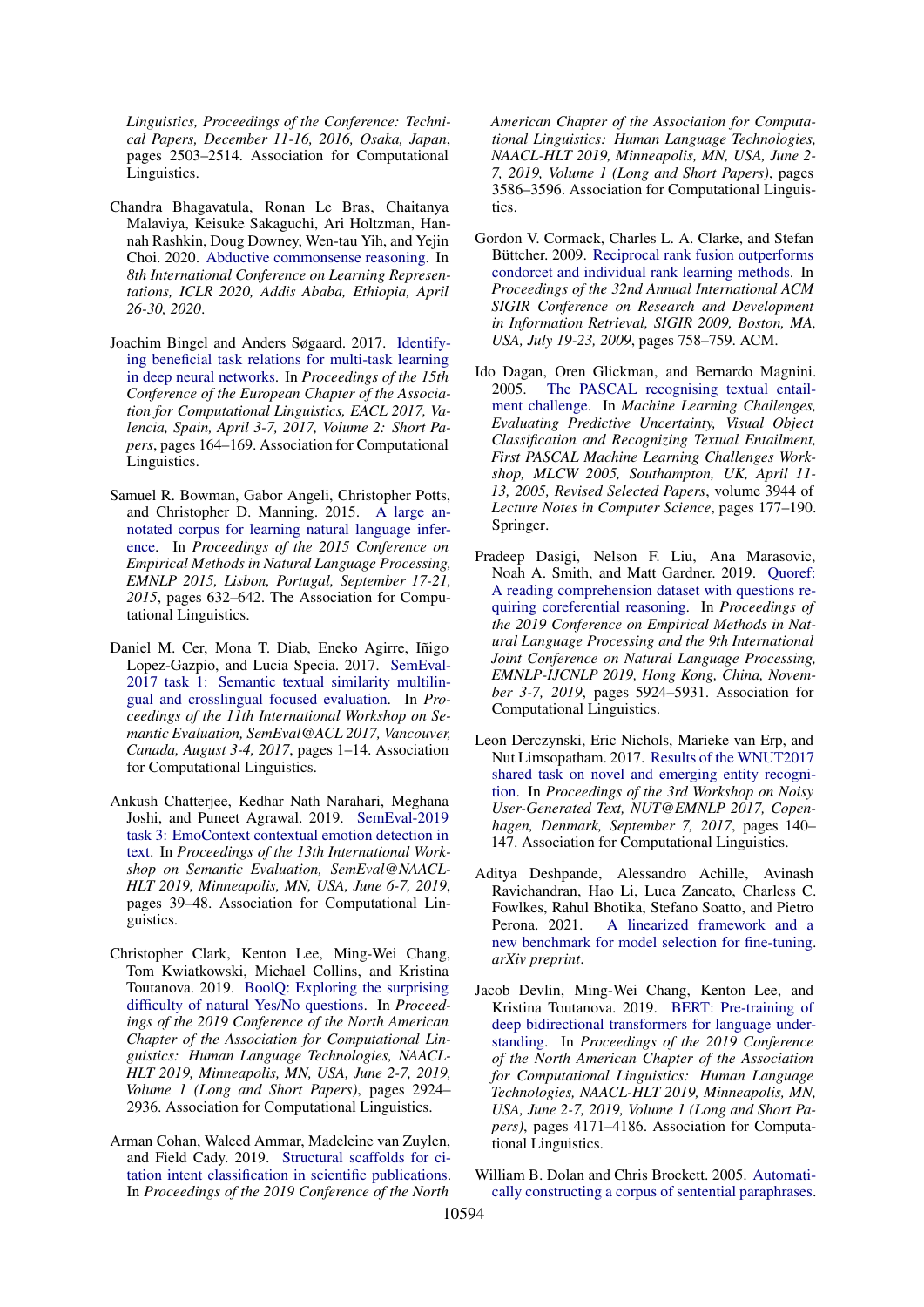In *Proceedings of the Third International Workshop on Paraphrasing, IWP@IJCNLP 2005, Jeju Island, Korea, October 2005, 2005*. Asian Federation of Natural Language Processing.

- <span id="page-10-15"></span>Dheeru Dua, Yizhong Wang, Pradeep Dasigi, Gabriel Stanovsky, Sameer Singh, and Matt Gardner. 2019. [DROP: A reading comprehension benchmark requir](https://doi.org/10.18653/v1/n19-1246)[ing discrete reasoning over paragraphs.](https://doi.org/10.18653/v1/n19-1246) In *Proceedings of the 2019 Conference of the North American Chapter of the Association for Computational Linguistics: Human Language Technologies, NAACL-HLT 2019, Minneapolis, MN, USA, June 2-7, 2019, Volume 1 (Long and Short Papers)*, pages 2368– 2378. Association for Computational Linguistics.
- <span id="page-10-3"></span>Harrison Edwards and Amos J. Storkey. 2017. [Towards](https://openreview.net/forum?id=HJDBUF5le) [a neural statistician.](https://openreview.net/forum?id=HJDBUF5le) In *5th International Conference on Learning Representations, ICLR 2017, Toulon, France, April 24-26, 2017, Conference Track Proceedings*. OpenReview.net.
- <span id="page-10-14"></span>Andrew S. Gordon, Zornitsa Kozareva, and Melissa Roemmele. 2012. [SemEval-2012 task 7: Choice](https://www.aclweb.org/anthology/S12-1052/) [of plausible alternatives: An evaluation of com](https://www.aclweb.org/anthology/S12-1052/)[monsense causal reasoning.](https://www.aclweb.org/anthology/S12-1052/) In *Proceedings of the 6th International Workshop on Semantic Evaluation, SemEval@NAACL-HLT 2012, Montréal, Canada, June 7-8, 2012*, pages 394–398. The Association for Computer Linguistics.
- <span id="page-10-1"></span>Suchin Gururangan, Ana Marasovic, Swabha Swayamdipta, Kyle Lo, Iz Beltagy, Doug Downey, and Noah A. Smith. 2020. [Don't stop pretraining:](https://doi.org/10.18653/v1/2020.acl-main.740) [Adapt language models to domains and tasks.](https://doi.org/10.18653/v1/2020.acl-main.740) In *Proceedings of the 58th Annual Meeting of the Association for Computational Linguistics, ACL 2020, Online, July 5-10, 2020*, pages 8342–8360.
- <span id="page-10-0"></span>Neil Houlsby, Andrei Giurgiu, Stanislaw Jastrzebski, Bruna Morrone, Quentin de Laroussilhe, Andrea Gesmundo, Mona Attariyan, and Sylvain Gelly. 2019. [Parameter-efficient transfer learning for NLP.](http://proceedings.mlr.press/v97/houlsby19a.html) In *Proceedings of the 36th International Conference on Machine Learning, ICML 2019, 9-15 June 2019, Long Beach, California, USA*, volume 97 of *Proceedings of Machine Learning Research*, pages 2790–2799. PMLR.
- <span id="page-10-12"></span>Lifu Huang, Ronan Le Bras, Chandra Bhagavatula, and Yejin Choi. 2019. [Cosmos QA: Machine reading](https://doi.org/10.18653/v1/D19-1243) [comprehension with contextual commonsense rea](https://doi.org/10.18653/v1/D19-1243)[soning.](https://doi.org/10.18653/v1/D19-1243) In *Proceedings of the 2019 Conference on Empirical Methods in Natural Language Processing and the 9th International Joint Conference on Natural Language Processing, EMNLP-IJCNLP 2019, Hong Kong, China, November 3-7, 2019*, pages 2391–2401. Association for Computational Linguistics.
- <span id="page-10-11"></span>Shankar Iyer, Nikhil Dandekar, and Kornél Csernai. 2017. First Quora Dataset Release: Question Pairs.
- <span id="page-10-6"></span>Kalervo Järvelin and Jaana Kekäläinen. 2002. [Cumu](https://doi.org/10.1145/582415.582418)[lated gain-based evaluation of IR techniques.](https://doi.org/10.1145/582415.582418) *ACM*

*Transactions on Information Systems*, 20(4):422– 446.

- <span id="page-10-5"></span>Hadi S. Jomaa, Josif Grabocka, and Lars Schmidt-Thieme. 2019. [Dataset2Vec: Learning dataset meta](http://arxiv.org/abs/1905.11063)[features.](http://arxiv.org/abs/1905.11063) *arXiv preprint*.
- <span id="page-10-7"></span>Pratik Joshi, Sebastin Santy, Amar Budhiraja, Kalika Bali, and Monojit Choudhury. 2020. [The state and](https://doi.org/10.18653/v1/2020.acl-main.560) [fate of linguistic diversity and inclusion in the NLP](https://doi.org/10.18653/v1/2020.acl-main.560) [world.](https://doi.org/10.18653/v1/2020.acl-main.560) In *Proceedings of the 58th Annual Meeting of the Association for Computational Linguistics*, pages 6282–6293, Online. Association for Computational Linguistics.
- <span id="page-10-9"></span>Daniel Khashabi, Snigdha Chaturvedi, Michael Roth, Shyam Upadhyay, and Dan Roth. 2018. [Looking be](https://doi.org/10.18653/v1/n18-1023)[yond the surface: A challenge set for reading com](https://doi.org/10.18653/v1/n18-1023)[prehension over multiple sentences.](https://doi.org/10.18653/v1/n18-1023) In *Proceedings of the 2018 Conference of the North American Chapter of the Association for Computational Linguistics: Human Language Technologies, NAACL-HLT 2018, New Orleans, Louisiana, USA, June 1-6, 2018, Volume 1 (Long Papers)*, pages 252–262. Association for Computational Linguistics.
- <span id="page-10-10"></span>Tushar Khot, Ashish Sabharwal, and Peter Clark. 2018. [SciTaiL: A textual entailment dataset from science](https://www.aaai.org/ocs/index.php/AAAI/AAAI18/paper/view/17368) [question answering.](https://www.aaai.org/ocs/index.php/AAAI/AAAI18/paper/view/17368) In *Proceedings of the Thirty-Second AAAI Conference on Artificial Intelligence, (AAAI-18), the 30th Innovative Applications of Artificial Intelligence (IAAI-18), and the 8th AAAI Symposium on Educational Advances in Artificial Intelligence (EAAI-18), New Orleans, Louisiana, USA, February 2-7, 2018*, pages 5189–5197. AAAI Press.
- <span id="page-10-4"></span>Diederik P. Kingma and Max Welling. 2014. [Auto](http://arxiv.org/abs/1312.6114)[encoding variational bayes.](http://arxiv.org/abs/1312.6114) In *2nd International Conference on Learning Representations, ICLR 2014, Banff, AB, Canada, April 14-16, 2014, Conference Track Proceedings*.
- <span id="page-10-13"></span>Guokun Lai, Qizhe Xie, Hanxiao Liu, Yiming Yang, and Eduard H. Hovy. 2017. [RACE: Large-scale](https://doi.org/10.18653/v1/d17-1082) [ReAding comprehension dataset from examinations.](https://doi.org/10.18653/v1/d17-1082) In *Proceedings of the 2017 Conference on Empirical Methods in Natural Language Processing, EMNLP 2017, Copenhagen, Denmark, September 9- 11, 2017*, pages 785–794. Association for Computational Linguistics.
- <span id="page-10-8"></span>Xin Li and Dan Roth. 2002. [Learning question classi](https://www.aclweb.org/anthology/C02-1150/)[fiers.](https://www.aclweb.org/anthology/C02-1150/) In *19th International Conference on Computational Linguistics, COLING 2002, Howard International House and Academia Sinica, Taipei, Taiwan, August 24 - September 1, 2002*.
- <span id="page-10-2"></span>Yandong Li, Xuhui Jia, Ruoxin Sang, Yukun Zhu, Bradley Green, Liqiang Wang, and Boqing Gong. 2021. [Ranking neural checkpoints.](https://openaccess.thecvf.com/content/CVPR2021/html/Li_Ranking_Neural_Checkpoints_CVPR_2021_paper.html) In *IEEE Conference on Computer Vision and Pattern Recognition, CVPR 2021, virtual, June 19-25, 2021*, pages 2663– 2673. Computer Vision Foundation / IEEE.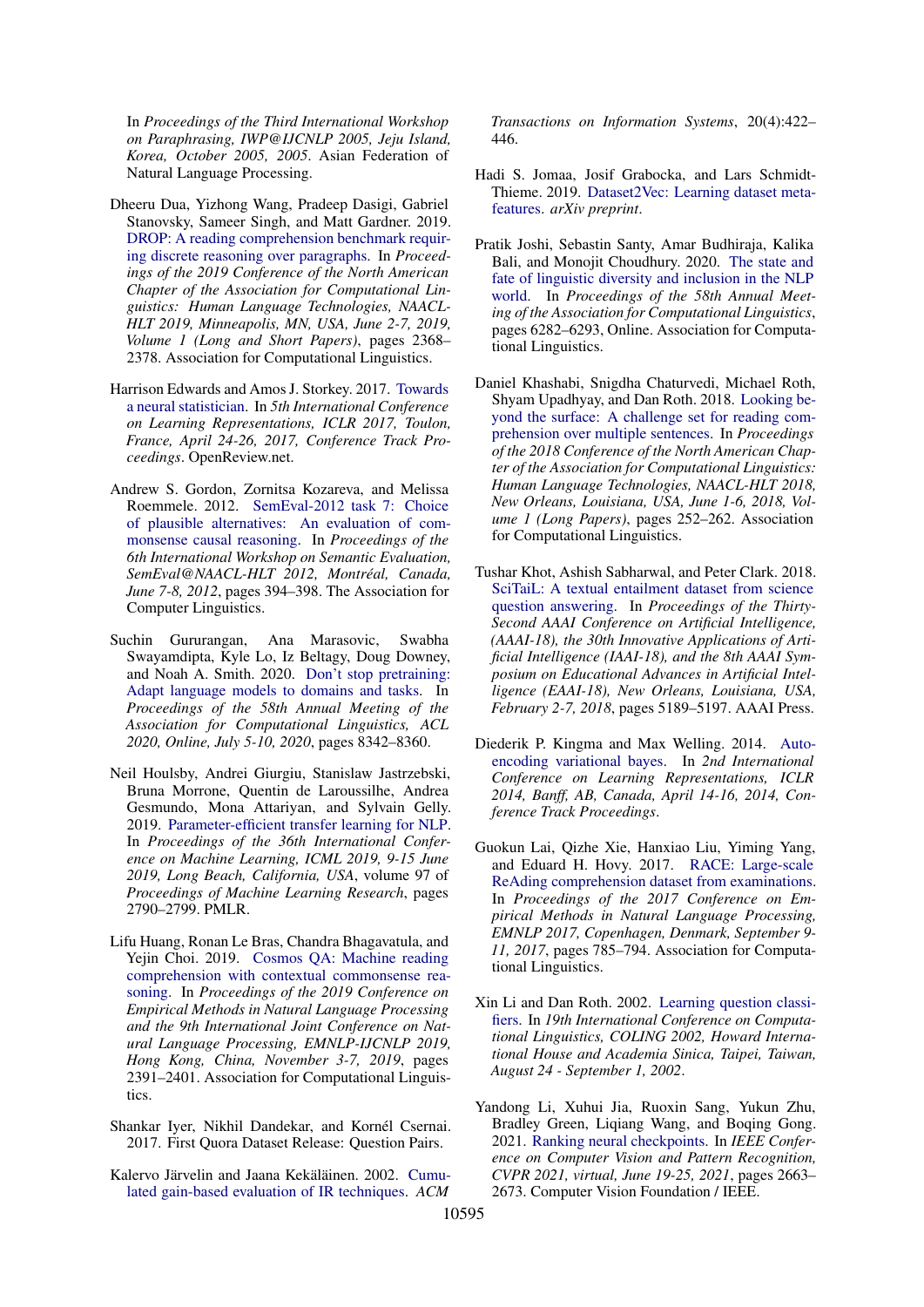- <span id="page-11-8"></span>Nelson F. Liu, Matt Gardner, Yonatan Belinkov, Matthew E. Peters, and Noah A. Smith. 2019a. [Lin](https://doi.org/10.18653/v1/n19-1112)[guistic knowledge and transferability of contextual](https://doi.org/10.18653/v1/n19-1112) [representations.](https://doi.org/10.18653/v1/n19-1112) In *Proceedings of the 2019 Conference of the North American Chapter of the Association for Computational Linguistics: Human Language Technologies, NAACL-HLT 2019, Minneapolis, MN, USA, June 2-7, 2019, Volume 1 (Long and Short Papers)*, pages 1073–1094. Association for Computational Linguistics.
- <span id="page-11-0"></span>Yinhan Liu, Myle Ott, Naman Goyal, Jingfei Du, Mandar Joshi, Danqi Chen, Omer Levy, Mike Lewis, Luke Zettlemoyer, and Veselin Stoyanov. 2019b. [RoBERTa: A robustly optimized BERT pretraining](http://arxiv.org/abs/1907.11692) [approach.](http://arxiv.org/abs/1907.11692) *arXiv preprint*.
- <span id="page-11-13"></span>Andrew L. Maas, Raymond E. Daly, Peter T. Pham, Dan Huang, Andrew Y. Ng, and Christopher Potts. 2011. [Learning word vectors for sentiment analysis.](https://www.aclweb.org/anthology/P11-1015/) In *The 49th Annual Meeting of the Association for Computational Linguistics: Human Language Technologies, Proceedings of the Conference, 19-24 June, 2011, Portland, Oregon, USA*, pages 142–150. The Association for Computer Linguistics.
- <span id="page-11-11"></span>Marco Marelli, Stefano Menini, Marco Baroni, Luisa Bentivogli, Raffaella Bernardi, and Roberto Zamparelli. 2014. [A SICK cure for the evaluation of compo](http://www.lrec-conf.org/proceedings/lrec2014/summaries/363.html)[sitional distributional semantic models.](http://www.lrec-conf.org/proceedings/lrec2014/summaries/363.html) In *Proceedings of the Ninth International Conference on Language Resources and Evaluation, LREC 2014, Reykjavik, Iceland, May 26-31, 2014*, pages 216–223. European Language Resources Association (ELRA).
- <span id="page-11-10"></span>Nafise Sadat Moosavi, Angela Fan, Vered Shwartz, Goran Glavaš, Shafiq Joty, Alex Wang, and Thomas Wolf, editors. 2020. *[Proceedings of SustaiNLP:](https://www.aclweb.org/anthology/2020.sustainlp-1.0) [Workshop on Simple and Efficient Natural Language](https://www.aclweb.org/anthology/2020.sustainlp-1.0) [Processing](https://www.aclweb.org/anthology/2020.sustainlp-1.0)*. Association for Computational Linguistics, Online.
- <span id="page-11-9"></span>Cuong Nguyen, Tal Hassner, Matthias W. Seeger, and Cédric Archambeau. 2020. [LEEP: A new measure](http://proceedings.mlr.press/v119/nguyen20b.html) [to evaluate transferability of learned representations.](http://proceedings.mlr.press/v119/nguyen20b.html) In *Proceedings of the 37th International Conference on Machine Learning, ICML 2020, 13-18 July 2020, Virtual Event*, volume 119 of *Proceedings of Machine Learning Research*, pages 7294–7305. PMLR.
- <span id="page-11-14"></span>Yixin Nie, Adina Williams, Emily Dinan, Mohit Bansal, Jason Weston, and Douwe Kiela. 2020. [Ad](https://doi.org/10.18653/v1/2020.acl-main.441)[versarial NLI: A new benchmark for natural lan](https://doi.org/10.18653/v1/2020.acl-main.441)[guage understanding.](https://doi.org/10.18653/v1/2020.acl-main.441) In *Proceedings of the 58th Annual Meeting of the Association for Computational Linguistics, ACL 2020, Online, July 5-10, 2020*, pages 4885–4901. Association for Computational Linguistics.
- <span id="page-11-15"></span>Bo Pang and Lillian Lee. 2005. [Seeing stars: Exploit](https://doi.org/10.3115/1219840.1219855)[ing class relationships for sentiment categorization](https://doi.org/10.3115/1219840.1219855) [with respect to rating scales.](https://doi.org/10.3115/1219840.1219855) In *ACL 2005, 43rd Annual Meeting of the Association for Computational Linguistics, Proceedings of the Conference, 25-30 June 2005, University of Michigan, USA*, pages 115– 124. The Association for Computer Linguistics.
- <span id="page-11-2"></span>Jonas Pfeiffer, Aishwarya Kamath, Andreas Rücklé, Kyunghyun Cho, and Iryna Gurevych. 2021a. [AdapterFusion: Non-Destructive Task Composition](https://arxiv.org/abs/2005.00247) [for Transfer Learning.](https://arxiv.org/abs/2005.00247) In *Proceedings of the 16th Conference of the European Chapter of the Association for Computational Linguistics (EACL)*, Online. Association for Computational Linguistics.
- <span id="page-11-6"></span>Jonas Pfeiffer, Andreas Rücklé, Clifton Poth, Aishwarya Kamath, Ivan Vulic, Sebastian Ruder, Kyunghyun Cho, and Iryna Gurevych. 2020a. [AdapterHub: A framework for adapting transform](https://doi.org/10.18653/v1/2020.emnlp-demos.7)[ers.](https://doi.org/10.18653/v1/2020.emnlp-demos.7) In *Proceedings of the 2020 Conference on Empirical Methods in Natural Language Processing: System Demonstrations, EMNLP 2020 - Demos, Online, November 16-20, 2020*, pages 46–54. Association for Computational Linguistics.
- <span id="page-11-1"></span>Jonas Pfeiffer, Ivan Vulić, Iryna Gurevych, and Sebastian Ruder. 2020b. [MAD-X: An Adapter-Based](https://www.aclweb.org/anthology/2020.emnlp-main.617) [Framework for Multi-Task Cross-Lingual Transfer.](https://www.aclweb.org/anthology/2020.emnlp-main.617) In *Proceedings of the 2020 Conference on Empirical Methods in Natural Language Processing (EMNLP)*, pages 7654–7673, Online. Association for Computational Linguistics.
- <span id="page-11-3"></span>Jonas Pfeiffer, Ivan Vulić, Iryna Gurevych, and Sebastian Ruder. 2021b. [UNKs Everywhere: Adapting](http://arxiv.org/abs/2012.15562) [Multilingual Language Models to New Scripts.](http://arxiv.org/abs/2012.15562) In *Proceedings of the 2021 Conference on Empirical Methods in Natural Language Processing, EMNLP 2021, Online, November , 2021*.
- <span id="page-11-4"></span>Jason Phang, Thibault Févry, and Samuel R. Bowman. 2018. [Sentence encoders on STILTs: Supple](http://arxiv.org/abs/1811.01088)[mentary training on intermediate labeled-data tasks.](http://arxiv.org/abs/1811.01088) *arXiv preprint*.
- <span id="page-11-12"></span>Mohammad Taher Pilehvar and José Camacho-Collados. 2019. [WiC: The word-in-context dataset](https://doi.org/10.18653/v1/n19-1128) [for evaluating context-sensitive meaning represen](https://doi.org/10.18653/v1/n19-1128)[tations.](https://doi.org/10.18653/v1/n19-1128) In *Proceedings of the 2019 Conference of the North American Chapter of the Association for Computational Linguistics: Human Language Technologies, NAACL-HLT 2019, Minneapolis, MN, USA, June 2-7, 2019, Volume 1 (Long and Short Papers)*, pages 1267–1273. Association for Computational Linguistics.
- <span id="page-11-5"></span>Yada Pruksachatkun, Jason Phang, Haokun Liu, Phu Mon Htut, Xiaoyi Zhang, Richard Yuanzhe Pang, Clara Vania, Katharina Kann, and Samuel R. Bowman. 2020. [Intermediate-task transfer learning](https://doi.org/10.18653/v1/2020.acl-main.467) [with pretrained language models: When and why](https://doi.org/10.18653/v1/2020.acl-main.467) [does it work?](https://doi.org/10.18653/v1/2020.acl-main.467) In *Proceedings of the 58th Annual Meeting of the Association for Computational Linguistics, ACL 2020, Online, July 5-10, 2020*, pages 5231–5247. Association for Computational Linguistics.
- <span id="page-11-7"></span>Joan Puigcerver, Carlos Riquelme Ruiz, Basil Mustafa, Cédric Renggli, André Susano Pinto, Sylvain Gelly, Daniel Keysers, and Neil Houlsby. 2021. [Scalable](https://openreview.net/forum?id=23ZjUGpjcc) [transfer learning with expert models.](https://openreview.net/forum?id=23ZjUGpjcc) In *9th International Conference on Learning Representations,*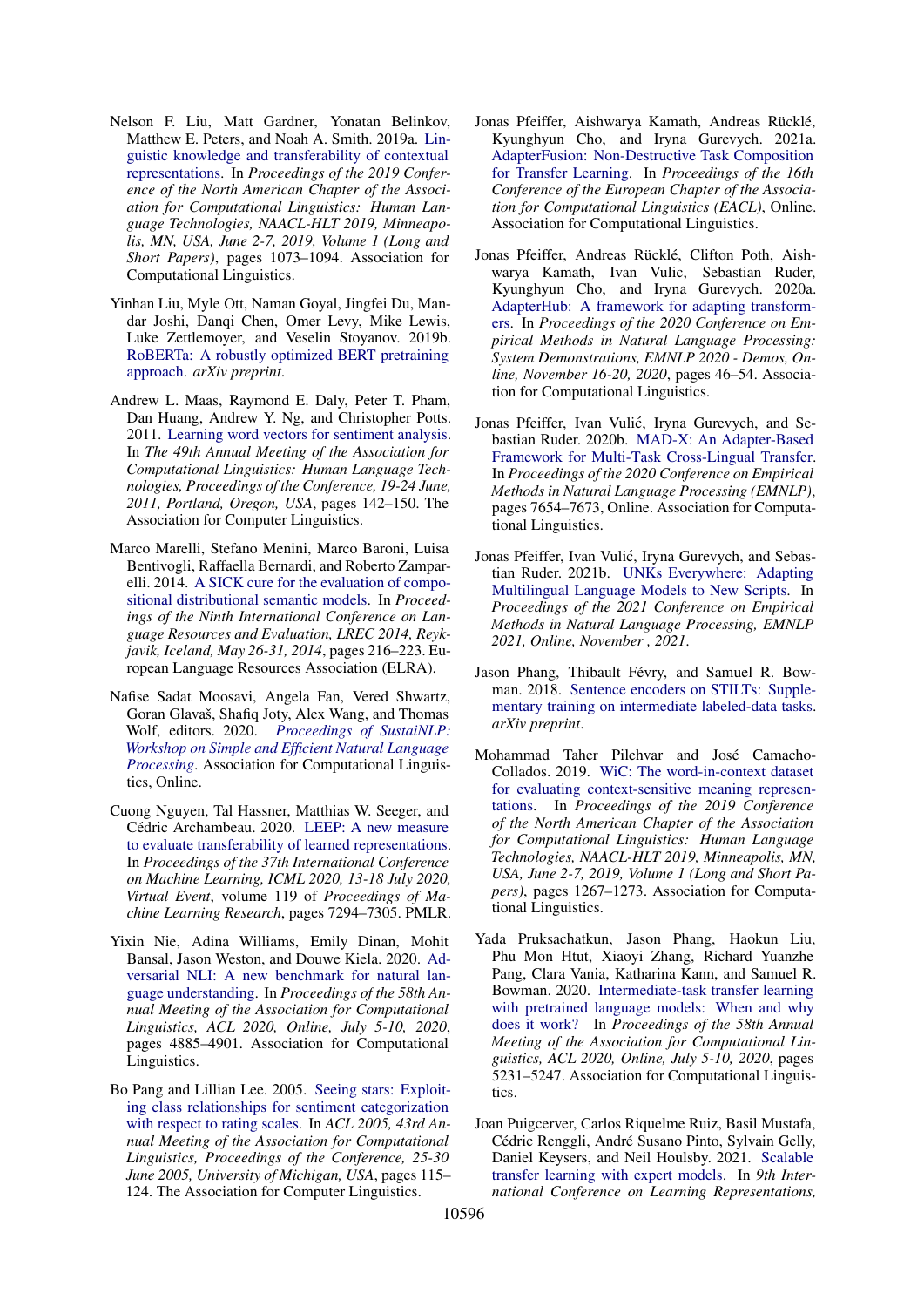*ICLR 2021, Virtual Event, Austria, May 3-7, 2021*. OpenReview.net.

- <span id="page-12-11"></span>Pranav Rajpurkar, Robin Jia, and Percy Liang. 2018. [Know what you don't know: Unanswerable ques](https://doi.org/10.18653/v1/P18-2124)[tions for SQuAD.](https://doi.org/10.18653/v1/P18-2124) In *Proceedings of the 56th Annual Meeting of the Association for Computational Linguistics, ACL 2018, Melbourne, Australia, July 15-20, 2018, Volume 2: Short Papers*, pages 784– 789. Association for Computational Linguistics.
- <span id="page-12-10"></span>Pranav Rajpurkar, Jian Zhang, Konstantin Lopyrev, and Percy Liang. 2016. [SQuAD: 100, 000+ questions](https://doi.org/10.18653/v1/d16-1264) [for machine comprehension of text.](https://doi.org/10.18653/v1/d16-1264) In *Proceedings of the 2016 Conference on Empirical Methods in Natural Language Processing, EMNLP 2016, Austin, Texas, USA, November 1-4, 2016*, pages 2383–2392. The Association for Computational Linguistics.
- <span id="page-12-14"></span>Marek Rei and Helen Yannakoudakis. 2016. [Composi](https://doi.org/10.18653/v1/p16-1112)[tional sequence labeling models for error detection](https://doi.org/10.18653/v1/p16-1112) [in learner writing.](https://doi.org/10.18653/v1/p16-1112) In *Proceedings of the 54th Annual Meeting of the Association for Computational Linguistics, ACL 2016, August 7-12, 2016, Berlin, Germany, Volume 1: Long Papers*. The Association for Computer Linguistics.
- <span id="page-12-5"></span>Nils Reimers and Iryna Gurevych. 2019. [Sentence](https://doi.org/10.18653/v1/D19-1410)[bert: Sentence embeddings using siamese BERT-](https://doi.org/10.18653/v1/D19-1410)[Networks.](https://doi.org/10.18653/v1/D19-1410) In *Proceedings of the 2019 Conference on Empirical Methods in Natural Language Processing and the 9th International Joint Conference on Natural Language Processing, EMNLP-IJCNLP 2019, Hong Kong, China, November 3-7, 2019*, pages 3980–3990. Association for Computational Linguistics.
- <span id="page-12-4"></span>Cédric Renggli, André Susano Pinto, Luka Rimanic, Joan Puigcerver, Carlos Riquelme, Ce Zhang, and Mario Lucic. 2020. [Which model to transfer? Find](http://arxiv.org/abs/2010.06402)[ing the needle in the growing haystack.](http://arxiv.org/abs/2010.06402) *arXiv preprint*.
- <span id="page-12-6"></span>Anna Rogers, Olga Kovaleva, Matthew Downey, and Anna Rumshisky. 2020. [Getting closer to AI com](https://aaai.org/ojs/index.php/AAAI/article/view/6398)[plete question answering: A set of prerequisite](https://aaai.org/ojs/index.php/AAAI/article/view/6398) [real tasks.](https://aaai.org/ojs/index.php/AAAI/article/view/6398) In *The Thirty-Fourth AAAI Conference on Artificial Intelligence, AAAI 2020, the Thirty-Second Innovative Applications of Artificial Intelligence Conference, IAAI 2020, the Tenth AAAI Symposium on Educational Advances in Artificial Intelligence, EAAI 2020, New York, NY, USA, February 7-12, 2020*, pages 8722–8731. AAAI Press.
- <span id="page-12-0"></span>Andreas Rücklé, Gregor Geigle, Max Glockner, Tilman Beck, Jonas Pfeiffer, Nils Reimers, and Iryna Gurevych. 2021. [AdapterDrop: On the Efficiency](http://arxiv.org/abs/2010.11918) [of Adapters in Transformers.](http://arxiv.org/abs/2010.11918) In *Proceedings of the 2021 Conference on Empirical Methods in Natural Language Processing, EMNLP 2021, Online, November , 2021*.
- <span id="page-12-2"></span>Andreas Rücklé, Jonas Pfeiffer, and Iryna Gurevych. 2020. [MultiCQA: Zero-shot transfer of self](https://doi.org/10.18653/v1/2020.emnlp-main.194)[supervised text matching models on a massive scale.](https://doi.org/10.18653/v1/2020.emnlp-main.194)

In *Proceedings of the 2020 Conference on Empirical Methods in Natural Language Processing, EMNLP 2020, Online, November 16-20, 2020*, pages 2471– 2486. Association for Computational Linguistics.

- <span id="page-12-1"></span>Phillip Rust, Jonas Pfeiffer, Ivan Vulic, Sebastian ´ Ruder, and Iryna Gurevych. 2021. [How Good is](https://arxiv.org/abs/2012.15613) [Your Tokenizer? On the Monolingual Performance](https://arxiv.org/abs/2012.15613) [of Multilingual Language Models.](https://arxiv.org/abs/2012.15613) In *Proceedings of the 59th Annual Meeting of the Association for Computational Linguistics, ACL 2021, Online, August 1-6, 2021*. Association for Computational Linguistics.
- <span id="page-12-9"></span>Amrita Saha, Rahul Aralikatte, Mitesh M. Khapra, and Karthik Sankaranarayanan. 2018. [DuoRC: Towards](https://doi.org/10.18653/v1/P18-1156) [complex language understanding with paraphrased](https://doi.org/10.18653/v1/P18-1156) [reading comprehension.](https://doi.org/10.18653/v1/P18-1156) In *Proceedings of the 56th Annual Meeting of the Association for Computational Linguistics, ACL 2018, Melbourne, Australia, July 15-20, 2018, Volume 1: Long Papers*, pages 1683–1693. Association for Computational Linguistics.
- <span id="page-12-8"></span>Keisuke Sakaguchi, Ronan Le Bras, Chandra Bhagavatula, and Yejin Choi. 2020. [WinoGrande: An adver](https://aaai.org/ojs/index.php/AAAI/article/view/6399)[sarial winograd schema challenge at scale.](https://aaai.org/ojs/index.php/AAAI/article/view/6399) In *The Thirty-Fourth AAAI Conference on Artificial Intelligence, AAAI 2020, the Thirty-Second Innovative Applications of Artificial Intelligence Conference, IAAI 2020, the Tenth AAAI Symposium on Educational Advances in Artificial Intelligence, EAAI 2020, New York, NY, USA, February 7-12, 2020*, pages 8732– 8740. AAAI Press.
- <span id="page-12-12"></span>Erik F. Tjong Kim Sang and Sabine Buchholz. 2000. [Introduction to the CoNLL-2000 shared task chunk](https://www.aclweb.org/anthology/W00-0726/)[ing.](https://www.aclweb.org/anthology/W00-0726/) In *Fourth Conference on Computational Natural Language Learning, CoNLL 2000, and the Second Learning Language in Logic Workshop, LLL 2000, Held in Cooperation with ICGI-2000, Lisbon, Portugal, September 13-14, 2000*, pages 127–132. Association for Computational Linguistics.
- <span id="page-12-13"></span>Erik F. Tjong Kim Sang and Fien De Meulder. 2003. [Introduction to the CoNLL-2003 shared task:](https://www.aclweb.org/anthology/W03-0419/) [Language-independent named entity recognition.](https://www.aclweb.org/anthology/W03-0419/) In *Proceedings of the Seventh Conference on Natural Language Learning, CoNLL 2003, Held in Cooperation with HLT-NAACL 2003, Edmonton, Canada, May 31 - June 1, 2003*, pages 142–147. Association for Computational Linguistics.
- <span id="page-12-3"></span>Maarten Sap, Hannah Rashkin, Derek Chen, Ronan Le Bras, and Yejin Choi. 2019. [Social IQa: Com](https://doi.org/10.18653/v1/D19-1454)[monsense reasoning about social interactions.](https://doi.org/10.18653/v1/D19-1454) In *Proceedings of the 2019 Conference on Empirical Methods in Natural Language Processing and the 9th International Joint Conference on Natural Language Processing, EMNLP-IJCNLP 2019, Hong Kong, China, November 3-7, 2019*, pages 4462– 4472. Association for Computational Linguistics.
- <span id="page-12-7"></span>Elvis Saravia, Hsien-Chi Toby Liu, Yen-Hao Huang, Junlin Wu, and Yi-Shin Chen. 2018. [CARER: Con-](https://doi.org/10.18653/v1/d18-1404)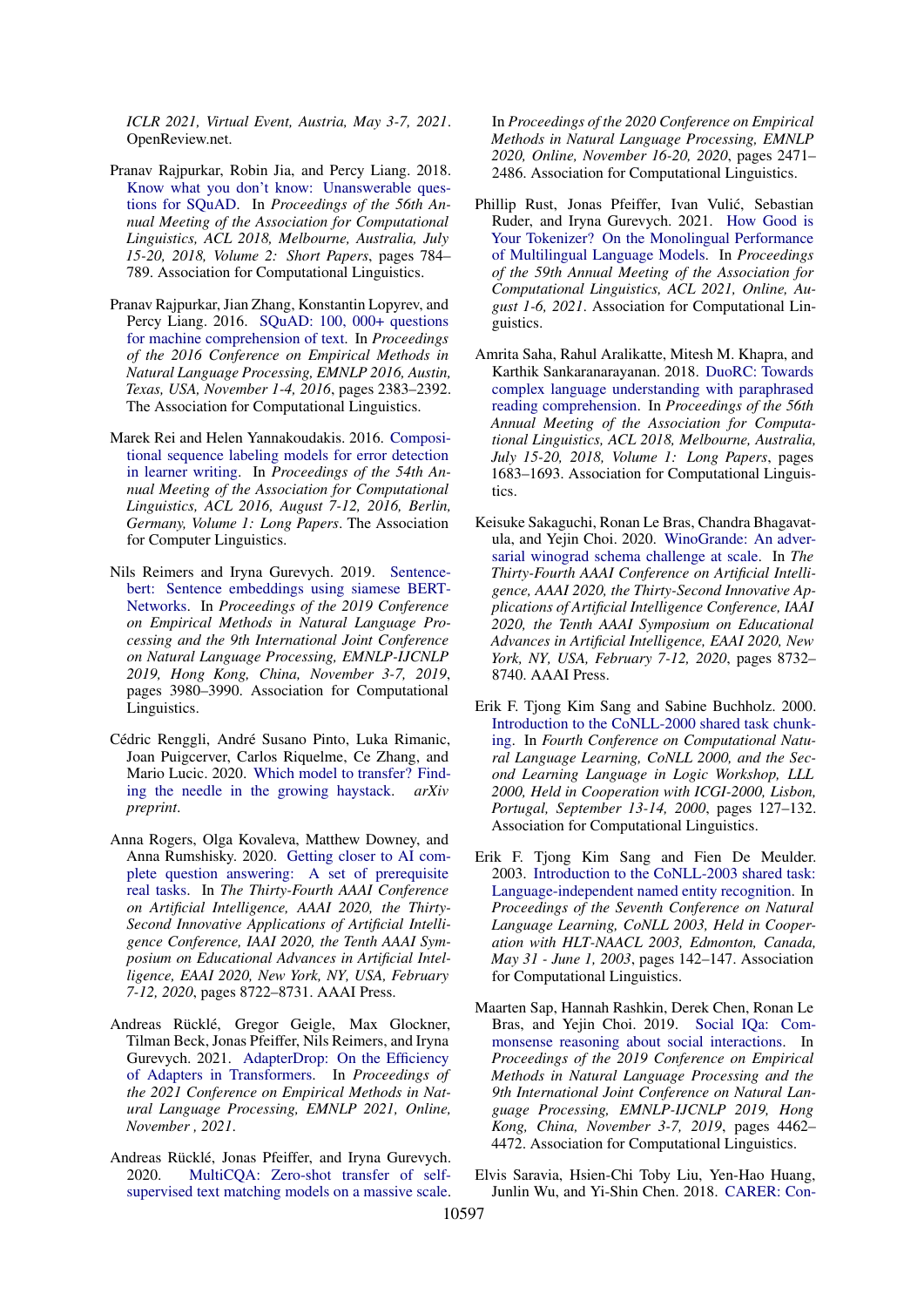[textualized affect representations for emotion recog](https://doi.org/10.18653/v1/d18-1404)[nition.](https://doi.org/10.18653/v1/d18-1404) In *Proceedings of the 2018 Conference on Empirical Methods in Natural Language Processing, Brussels, Belgium, October 31 - November 4, 2018*, pages 3687–3697. Association for Computational Linguistics.

- <span id="page-13-12"></span>Natalia Silveira, Timothy Dozat, Marie-Catherine de Marneffe, Samuel R. Bowman, Miriam Connor, John Bauer, and Christopher D. Manning. 2014. [A gold standard dependency corpus for english.](http://www.lrec-conf.org/proceedings/lrec2014/summaries/1089.html) In *Proceedings of the Ninth International Conference on Language Resources and Evaluation, LREC 2014, Reykjavik, Iceland, May 26-31, 2014*, pages 2897–2904. European Language Resources Association (ELRA).
- <span id="page-13-9"></span>Richard Socher, Alex Perelygin, Jean Wu, Jason Chuang, Christopher D. Manning, Andrew Y. Ng, and Christopher Potts. 2013. [Recursive deep mod](https://www.aclweb.org/anthology/D13-1170/)[els for semantic compositionality over a sentiment](https://www.aclweb.org/anthology/D13-1170/) [treebank.](https://www.aclweb.org/anthology/D13-1170/) In *Proceedings of the 2013 Conference on Empirical Methods in Natural Language Processing, EMNLP 2013, 18-21 October 2013, Grand Hyatt Seattle, Seattle, Washington, USA, A Meeting of SIGDAT, a Special Interest Group of the ACL*, pages 1631–1642. Association for Computational Linguistics.
- <span id="page-13-7"></span>Emma Strubell, Ananya Ganesh, and Andrew McCallum. 2019. [Energy and policy considerations for](https://doi.org/10.18653/v1/P19-1355) [deep learning in NLP.](https://doi.org/10.18653/v1/P19-1355) In *Proceedings of the 57th Annual Meeting of the Association for Computational Linguistics*, pages 3645–3650, Florence, Italy. Association for Computational Linguistics.
- <span id="page-13-10"></span>Oyvind Tafjord, Matt Gardner, Kevin Lin, and Peter Clark. 2019. [QuaRTz: An open-domain dataset of](https://doi.org/10.18653/v1/D19-1608) [qualitative relationship questions.](https://doi.org/10.18653/v1/D19-1608) In *Proceedings of the 2019 Conference on Empirical Methods in Natural Language Processing and the 9th International Joint Conference on Natural Language Processing, EMNLP-IJCNLP 2019, Hong Kong, China, November 3-7, 2019*, pages 5940–5945. Association for Computational Linguistics.
- <span id="page-13-4"></span>Alon Talmor and Jonathan Berant. 2019. [MultiQA: An](https://doi.org/10.18653/v1/p19-1485) [empirical investigation of generalization and trans](https://doi.org/10.18653/v1/p19-1485)[fer in reading comprehension.](https://doi.org/10.18653/v1/p19-1485) In *Proceedings of the 57th Conference of the Association for Computational Linguistics, ACL 2019, Florence, Italy, July 28- August 2, 2019, Volume 1: Long Papers*, pages 4911–4921. Association for Computational Linguistics.
- <span id="page-13-13"></span>Alon Talmor, Jonathan Herzig, Nicholas Lourie, and Jonathan Berant. 2019. [CommonsenseQA: A ques](https://doi.org/10.18653/v1/n19-1421)[tion answering challenge targeting commonsense](https://doi.org/10.18653/v1/n19-1421) [knowledge.](https://doi.org/10.18653/v1/n19-1421) In *Proceedings of the 2019 Conference of the North American Chapter of the Association for Computational Linguistics: Human Language Technologies, NAACL-HLT 2019, Minneapolis, MN, USA, June 2-7, 2019, Volume 1 (Long and Short Papers)*, pages 4149–4158. Association for Computational Linguistics.
- <span id="page-13-11"></span>Adam Trischler, Tong Wang, Xingdi Yuan, Justin Harris, Alessandro Sordoni, Philip Bachman, and Kaheer Suleman. 2017. [NewsQA: A machine com](https://doi.org/10.18653/v1/w17-2623)[prehension dataset.](https://doi.org/10.18653/v1/w17-2623) In *Proceedings of the 2nd Workshop on Representation Learning for NLP, Rep4NLP@ACL 2017, Vancouver, Canada, August 3, 2017*, pages 191–200. Association for Computational Linguistics.
- <span id="page-13-0"></span>Ahmet Üstün, Arianna Bisazza, Gosse Bouma, and Gertjan van Noord. 2020. [UDapter: Language](https://arxiv.org/abs/2004.14327) [Adaptation for Truly Universal Dependency Parsing.](https://arxiv.org/abs/2004.14327) In *Proceedings of the 2020 Conference on Empirical Methods in Natural Language Processing (EMNLP 2020)*.
- <span id="page-13-1"></span>Marko Vidoni, Ivan Vulić, and Goran Glavaš. 2020. [Orthogonal language and task adapters in zero-shot](https://arxiv.org/pdf/2012.06460.pdf) [cross-lingual transfer.](https://arxiv.org/pdf/2012.06460.pdf) In *arXiv preprint*.
- <span id="page-13-3"></span>Tu Vu, Tong Wang, Tsendsuren Munkhdalai, Alessandro Sordoni, Adam Trischler, Andrew Mattarella-Micke, Subhransu Maji, and Mohit Iyyer. 2020. [Ex](https://doi.org/10.18653/v1/2020.emnlp-main.635)[ploring and predicting transferability across NLP](https://doi.org/10.18653/v1/2020.emnlp-main.635) [tasks.](https://doi.org/10.18653/v1/2020.emnlp-main.635) In *Proceedings of the 2020 Conference on Empirical Methods in Natural Language Processing, EMNLP 2020, Online, November 16-20, 2020*, pages 7882–7926. Association for Computational Linguistics.
- <span id="page-13-2"></span>Alex Wang, Jan Hula, Patrick Xia, Raghavendra Pappagari, R. Thomas McCoy, Roma Patel, Najoung Kim, Ian Tenney, Yinghui Huang, Katherin Yu, Shuning Jin, Berlin Chen, Benjamin Van Durme, Edouard Grave, Ellie Pavlick, and Samuel R. Bowman. 2019a. [Can you tell me how to get past sesame](https://doi.org/10.18653/v1/p19-1439) [street? Sentence-level pretraining beyond language](https://doi.org/10.18653/v1/p19-1439) [modeling.](https://doi.org/10.18653/v1/p19-1439) In *Proceedings of the 57th Conference of the Association for Computational Linguistics, ACL 2019, Florence, Italy, July 28- August 2, 2019, Volume 1: Long Papers*, pages 4465–4476. Association for Computational Linguistics.
- <span id="page-13-6"></span>Alex Wang, Yada Pruksachatkun, Nikita Nangia, Amanpreet Singh, Julian Michael, Felix Hill, Omer Levy, and Samuel R. Bowman. 2019b. [SuperGLUE:](https://proceedings.neurips.cc/paper/2019/hash/4496bf24afe7fab6f046bf4923da8de6-Abstract.html) [A stickier benchmark for general-purpose language](https://proceedings.neurips.cc/paper/2019/hash/4496bf24afe7fab6f046bf4923da8de6-Abstract.html) [understanding systems.](https://proceedings.neurips.cc/paper/2019/hash/4496bf24afe7fab6f046bf4923da8de6-Abstract.html) In *Advances in Neural Information Processing Systems 32: Annual Conference on Neural Information Processing Systems 2019, NeurIPS 2019, December 8-14, 2019, Vancouver, BC, Canada*, pages 3261–3275.
- <span id="page-13-5"></span>Alex Wang, Amanpreet Singh, Julian Michael, Felix Hill, Omer Levy, and Samuel R. Bowman. 2018. [GLUE: A multi-task benchmark and anal](https://doi.org/10.18653/v1/w18-5446)[ysis platform for natural language understand](https://doi.org/10.18653/v1/w18-5446)[ing.](https://doi.org/10.18653/v1/w18-5446) In *Proceedings of the Workshop: Analyzing and Interpreting Neural Networks for NLP, BlackboxNLP@EMNLP 2018, Brussels, Belgium, November 1, 2018*, pages 353–355. Association for Computational Linguistics.
- <span id="page-13-8"></span>Alex Warstadt, Amanpreet Singh, and Samuel R. Bowman. 2019. [Neural network acceptability judgments.](https://transacl.org/ojs/index.php/tacl/article/view/1710)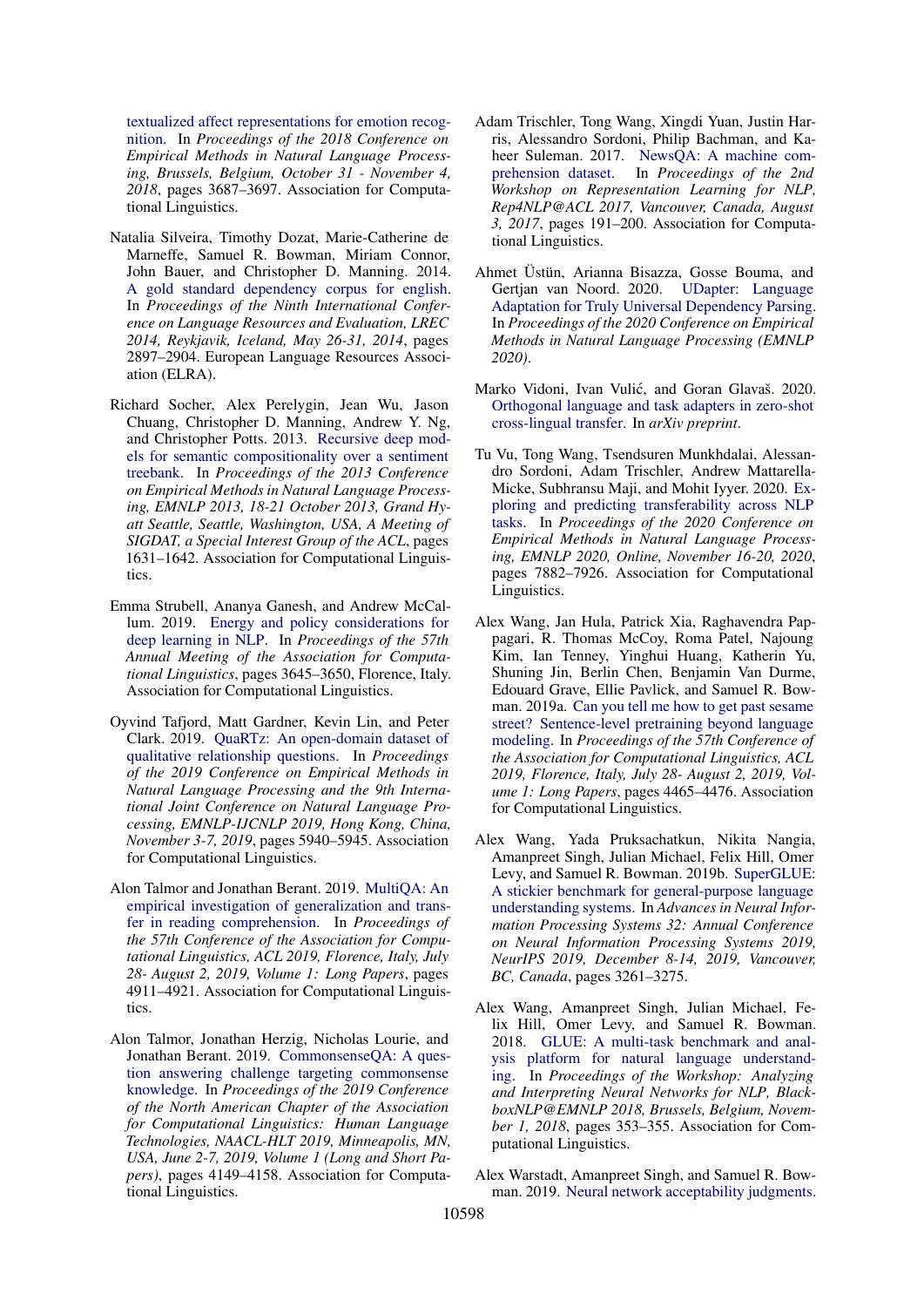*Transactions of the Association for Computational Linguistics 2019*, 7:625–641.

- <span id="page-14-12"></span>Johannes Welbl, Pontus Stenetorp, and Sebastian Riedel. 2018. [Constructing datasets for multi-hop](https://transacl.org/ojs/index.php/tacl/article/view/1325) [reading comprehension across documents.](https://transacl.org/ojs/index.php/tacl/article/view/1325) *Transactions of the Association for Computational Linguistics 2018*, 6:287–302.
- <span id="page-14-8"></span>Adina Williams, Nikita Nangia, and Samuel R. Bowman. 2018. [A broad-coverage challenge corpus](https://doi.org/10.18653/v1/n18-1101) [for sentence understanding through inference.](https://doi.org/10.18653/v1/n18-1101) In *Proceedings of the 2018 Conference of the North American Chapter of the Association for Computational Linguistics: Human Language Technologies, NAACL-HLT 2018, New Orleans, Louisiana, USA, June 1-6, 2018, Volume 1 (Long Papers)*, pages 1112–1122. Association for Computational Linguistics.
- <span id="page-14-0"></span>Thomas Wolf, Lysandre Debut, Victor Sanh, Julien Chaumond, Clement Delangue, Anthony Moi, Pierric Cistac, Tim Rault, Rémi Louf, Morgan Funtowicz, Joe Davison, Sam Shleifer, Patrick von Platen, Clara Ma, Yacine Jernite, Julien Plu, Canwen Xu, Teven Le Scao, Sylvain Gugger, Mariama Drame, Quentin Lhoest, and Alexander M. Rush. 2020. [Transformers: State-of-the-art natural language pro](https://doi.org/10.18653/v1/2020.emnlp-demos.6)[cessing.](https://doi.org/10.18653/v1/2020.emnlp-demos.6) In *Proceedings of the 2020 Conference on Empirical Methods in Natural Language Processing: System Demonstrations, EMNLP 2020 - Demos, Online, November 16-20, 2020*, pages 38–45. Association for Computational Linguistics.
- <span id="page-14-13"></span>Zhilin Yang, Peng Qi, Saizheng Zhang, Yoshua Bengio, William W. Cohen, Ruslan Salakhutdinov, and Christopher D. Manning. 2018. [HotpotQA: A](https://doi.org/10.18653/v1/d18-1259) [dataset for diverse, explainable multi-hop question](https://doi.org/10.18653/v1/d18-1259) [answering.](https://doi.org/10.18653/v1/d18-1259) In *Proceedings of the 2018 Conference on Empirical Methods in Natural Language Processing, Brussels, Belgium, October 31 - November 4, 2018*, pages 2369–2380. Association for Computational Linguistics.
- <span id="page-14-1"></span>Dani Yogatama, Cyprien de Masson d'Autume, Jerome Connor, Tomás Kociský, Mike Chrzanowski, Lingpeng Kong, Angeliki Lazaridou, Wang Ling, Lei Yu, Chris Dyer, and Phil Blunsom. 2019. [Learning](http://arxiv.org/abs/1901.11373) [and evaluating general linguistic intelligence.](http://arxiv.org/abs/1901.11373) *arXiv preprint*.
- <span id="page-14-2"></span>Amir Roshan Zamir, Alexander Sax, William B. Shen, Leonidas J. Guibas, Jitendra Malik, and Silvio Savarese. 2018. [Taskonomy: Disentangling task](https://doi.org/10.1109/CVPR.2018.00391) [transfer learning.](https://doi.org/10.1109/CVPR.2018.00391) In *2018 IEEE Conference on Computer Vision and Pattern Recognition, CVPR 2018, Salt Lake City, UT, USA, June 18-22, 2018*, pages 3712–3722. IEEE Computer Society.
- <span id="page-14-11"></span>Rowan Zellers, Yonatan Bisk, Roy Schwartz, and Yejin Choi. 2018. [SWAG: A large-scale adversar](https://doi.org/10.18653/v1/d18-1009)[ial dataset for grounded commonsense inference.](https://doi.org/10.18653/v1/d18-1009) In *Proceedings of the 2018 Conference on Empirical Methods in Natural Language Processing, Brussels, Belgium, October 31 - November 4, 2018*, pages 93– 104. Association for Computational Linguistics.
- <span id="page-14-10"></span>Rowan Zellers, Ari Holtzman, Yonatan Bisk, Ali Farhadi, and Yejin Choi. 2019. [HellaSwag: Can](https://doi.org/10.18653/v1/p19-1472) [a machine really finish your sentence?](https://doi.org/10.18653/v1/p19-1472) In *Proceedings of the 57th Conference of the Association for Computational Linguistics, ACL 2019, Florence, Italy, July 28- August 2, 2019, Volume 1: Long Papers*, pages 4791–4800. Association for Computational Linguistics.
- <span id="page-14-7"></span>Sheng Zhang, Xiaodong Liu, Jingjing Liu, Jianfeng Gao, Kevin Duh, and Benjamin Van Durme. 2018. [ReCoRD: Bridging the gap between human and ma](http://arxiv.org/abs/1810.12885)[chine commonsense reading comprehension.](http://arxiv.org/abs/1810.12885) *arXiv preprint*.
- <span id="page-14-9"></span>Xiang Zhang, Junbo Jake Zhao, and Yann LeCun. 2015. [Character-level convolutional networks for text clas](https://proceedings.neurips.cc/paper/2015/hash/250cf8b51c773f3f8dc8b4be867a9a02-Abstract.html)[sification.](https://proceedings.neurips.cc/paper/2015/hash/250cf8b51c773f3f8dc8b4be867a9a02-Abstract.html) In *Advances in Neural Information Processing Systems 28: Annual Conference on Neural Information Processing Systems 2015, December 7- 12, 2015, Montreal, Quebec, Canada*, pages 649– 657.

## <span id="page-14-3"></span>A Tasks

Our experiments cover a diverse set of 53 different tasks, broadly divided into the four task types *sequence classification/ regression*, *multiple choice*, *extractive question answering* and *sequence tagging*. Motivated by previous work, we first select tasks that are either part of widely used benchmarks [\(Wang et al.,](#page-13-5) [2018,](#page-13-5) [2019b;](#page-13-6) [Talmor and Be](#page-13-4)[rant,](#page-13-4) [2019\)](#page-13-4) or have been successfully applied to sequential transfer setups previously [\(Sap et al.,](#page-12-3) [2019;](#page-12-3) [Liu et al.,](#page-11-8) [2019a;](#page-11-8) [Pruksachatkun et al.,](#page-11-5) [2020;](#page-11-5) [Vu](#page-13-3) [et al.,](#page-13-3) [2020\)](#page-13-3). Additionally, we include other recent challenging tasks that fall under the four defined task types (e.g. [Bhagavatula et al.](#page-9-3) [\(2020\)](#page-9-3); [Rogers](#page-12-6) [et al.](#page-12-6) [\(2020\)](#page-12-6)) and tasks that extend the range of included dataset sizes and task domains. In general, we focus on tasks with publicly available datasets, e.g. via *HuggingFace Datasets*[16](#page-14-5). Our full set of tasks is split into 42 intermediate tasks, presented in Table [8,](#page-18-0) and 11 target tasks, presented in Table [9.](#page-19-0)

#### <span id="page-14-4"></span>B Transfer training details

For all our experiments, we use the PyTorch implementations of BERT and RoBERTa in the *Hugging-Face Transformers* library [\(Wolf et al.,](#page-14-0) [2020\)](#page-14-0) as the basis. The adapter implementation is provided by the *AdapterHub* framework [\(Pfeiffer et al.,](#page-11-6) [2020a\)](#page-11-6) and integrated into the Transformers library <sup>[17](#page-14-6)</sup>.

In the light of the number and variety of different tasks used, we don't perform any extensive

<span id="page-14-6"></span><span id="page-14-5"></span><sup>16</sup><https://huggingface.co/datasets> <sup>17</sup>[https://github.com/Adapter-Hub/](https://github.com/Adapter-Hub/adapter-transformers) [adapter-transformers](https://github.com/Adapter-Hub/adapter-transformers)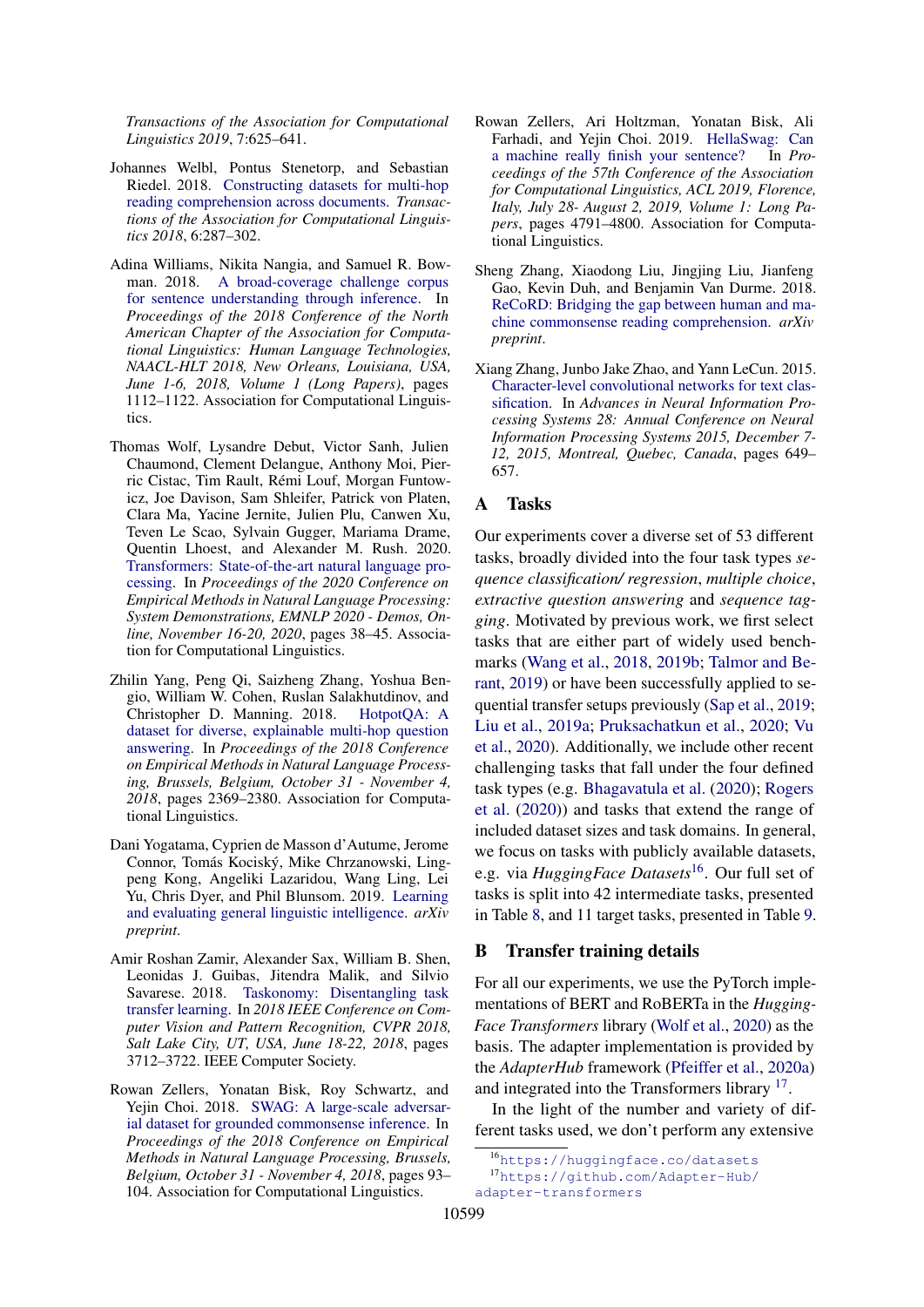hyperparameter tuning on each training task. We mostly adhere to the hyperparameter recommendations of the Transformers library and [Pfeiffer](#page-11-2) [et al.](#page-11-2) [\(2021a\)](#page-11-2) for adapter training. Specifically, we train all adapters for a maximum of 15 epochs, with early stopping after 3 epochs without improvements on the validation set. We use a learning rate of 10−<sup>4</sup> and batch sizes between 4 and 32, depending on the size of the dataset. These settings apply to the adapter training on each intermediate task as well as the subsequent fine-tuning on the target dataset. Additionally, since performances on the low-resource target tasks can be unstable, we perform multiple random restarts (five restarts for RoBERTa and three restarts for BERT) for all training runs on the target tasks, reporting the mean of all restarts. The final scores on each task are computed on the respective tests set if publicly available, otherwise on the validation sets.

Results for RoBERTa are shown in Table [1](#page-3-0) and results for BERT are shown in Table [10.](#page-20-0)

#### <span id="page-15-0"></span>C Metrics for transfer source selection

### C.1 NDCG

Following [Vu et al.](#page-13-3) [\(2020\)](#page-13-3), we compute the *Normalized Discounted Cumulative Gain (NDCG)* [\(Järvelin and Kekäläinen,](#page-10-6) [2002\)](#page-10-6), a widely used information retrieval metric that evaluates a ranking with attached relevances. The NDCG is defined via the *Discounted Cumulative Gain (DCG)*, which represents a relevance score for a set of items, each discounted by its position in the ranking. The DCG of a ranking  $R$ , accumulated at a particular rank position  $p$ , can be computed as:

$$
\text{DCG}_p(R) = \sum_{i=1}^p \frac{2^{\text{rel}_i} - 1}{\log_2(i+1)}
$$

In our setting,  $R$  refers to a ranking of intermediate tasks where the relevance rel<sub>i</sub> of the intermediate task with rank  $i$  is set to the mean target performance when transferring the adapter trained on this intermediate task, i.e.  $rel_i \in [0, 100]$ . We always evaluate the full ranking of intermediate tasks, thus we set  $p = |\mathcal{S}|$ .

The NDCG finally normalizes the DCG of the ranking predicted by the task selection method  $(R_{pred})$  by the perfect ranking produced by the empirical transfer results  $(R_{true})$ . An NDCG of 100% indicates a perfect ranking.

<span id="page-15-1"></span>

Figure 5: Intermediate task selection performances for feature embedding methods with different data sizes on the target task. Results shown for RoBERTa and averaged over all targets.

$$
\text{NDCG}_p(R) = \frac{\text{DCG}_p(R_{pred})}{\text{DCG}_p(R_{true})}
$$

## C.2 Choice of metrics

Our selection of evaluation metrics combines two measures that both evaluate the quality of the full ranking (*NDCG*) and the top selections of each methods (*Regret*). We prefer this combination of metrics over various other common possible evaluation metrics. We experimented with classical correlation measures such as Spearman rank correlation, finding they give poor indication on the overall quality of a selection method. The Spearman correlation is agnostic to the location within the ranking, thus penalizing mismatches at the bottom of the ranking with the same weight as mismatches at the top. In our setting, the top ranks are more important, making the NDCG which is biased towards correct rankings at the top a better fit. [Renggli et al.](#page-12-4) [\(2020\)](#page-12-4) further discuss the limitations of correlation as an evaluation metric for task selection.

[Vu et al.](#page-13-3) [\(2020\)](#page-13-3) use the average predicted rank  $\rho$ of the source task with the best target performance as an additional metric. However, this metric does not account for the real target performance difference between the top ranked source tasks across different methods. In a simple example, assume two selection methods  $A$  and  $B$  assign the top performing source task  $s_{max}$  to the same average rank. Further, A ranks a different source task on top which nearly performs on par with  $s_{max}$  while B predicts a much weaker source task on top. In this case, we clearly would want to prefer method A over method  $B$ . Unlike  $\rho$ , our choice of regret as evaluation metric considers these differences.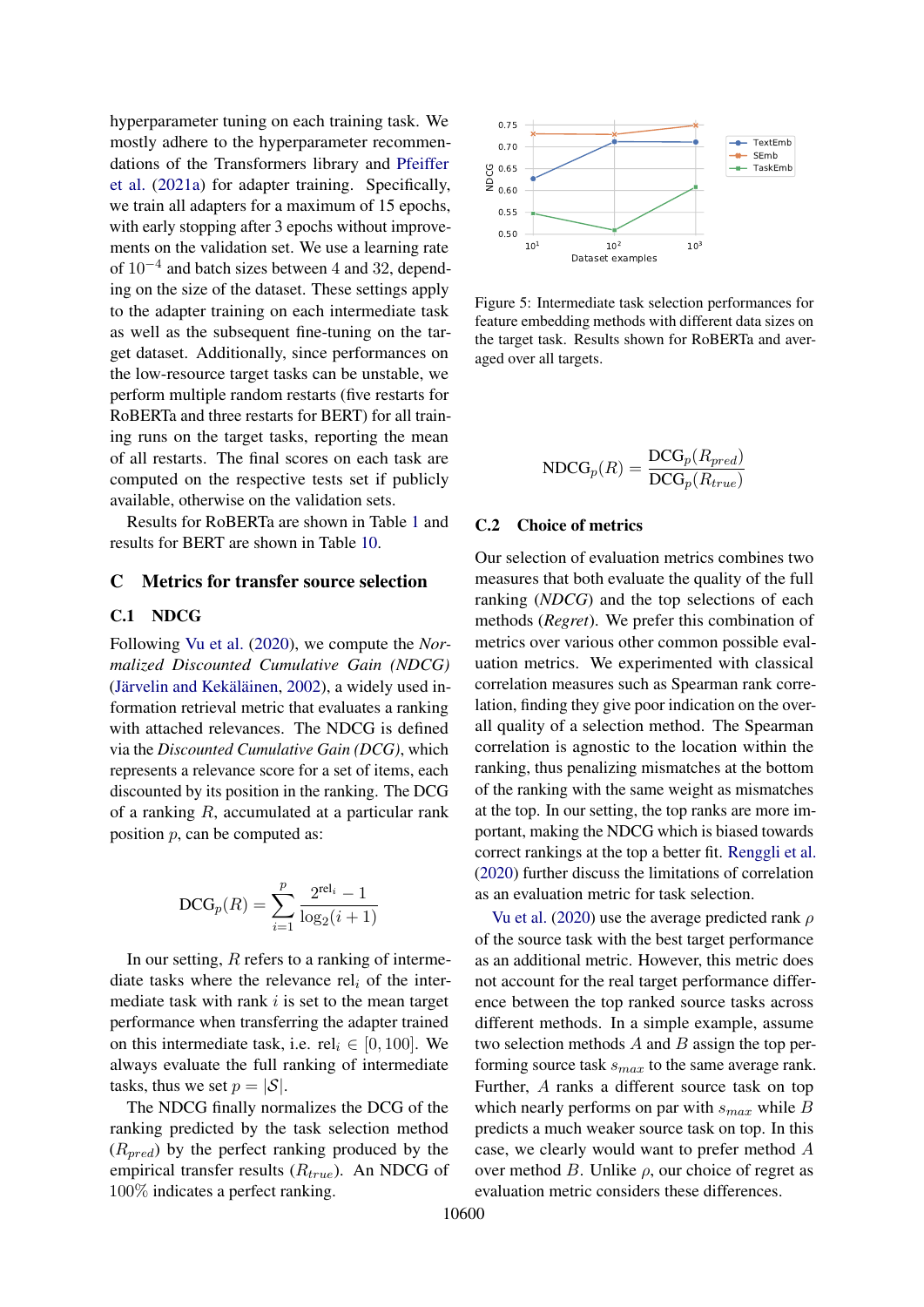<span id="page-16-2"></span>

Figure 6: Intermediate task selection performances for fine-tuning methods at different checkpoints. Results shown for RoBERTa and averaged over all targets.

## <span id="page-16-0"></span>D Sample Efficiency

Embedding-based approaches. Intermediate pretraining can have a larger impact on small target tasks. We therefore analyze and compare the effectiveness of embedding-based approaches with only 10, 100, and 1000 target examples.

Figure [5](#page-15-1) plots the results for all feature embedding methods when applied to intermediate task selection for RoBERTa. We find that the quality of the rankings can decrease substantially in the smallest setting with only 10 target examples. *SEmb* is a notable exception, achieving results close to that of the full 1000 examples (73\%) vs. 74.9\% NDCG). With that, SEmb consistently performs above all other methods in all settings.

**Few-Shot approaches.** We experiment with  $N \in$  $\{5, 10, 25, 50\}$  update steps for the fine-tuning methods *FSFT* and *FS-TaskEmb*. Results for RoBERTa are shown in Figure [6.](#page-16-2) While unsurprisingly, the performance for both methods improves consistently with the number of fine-tuning steps, *FS-TaskEmb* produces superior rankings at earlier checkpoints, however is outperformed by *FSFT* on the long run. The results indicate that updating for  $\langle 25 \rangle$  update steps does not provide sufficient evidence to reliably predict the best intermediate tasks.

### <span id="page-16-1"></span>E Rank Fusion

[Vu et al.](#page-13-3) [\(2020\)](#page-13-3) use the Reciprocal Rank Fusion algorithm [\(Cormack et al.,](#page-9-4) [2009\)](#page-9-4) to aggregate the rankings of TextEmb and TaskEmb. further experiment with various combinations of ranks produced by methods of different categories, e.g. *Size + SEmb*. Table [6](#page-17-2) shows the results for a selection of all possible method combinations when applied to intermediate task selection for RoBERTa.

In a few cases, fusing improves performance

over the single-method performances of all included methods (e.g. *TaskEmb+TextEmb*). However, for most cases, rank fusion performance is either roughly on-par with the performance of the best included single method (e.g. *SEmb+TaskEmb*) or even hurts task selection performance sometimes significantly (e.g. *Size+SEmb*). Thus, while adding additional computational overhead to the task selection process, fusing does not yield better performance in general.

## F SEmb Model Dependency

The full results of our experiments with sentenceembedding model variants can be found in Table [7.](#page-17-1) Experiments were conducted on RoBERTa transfer results.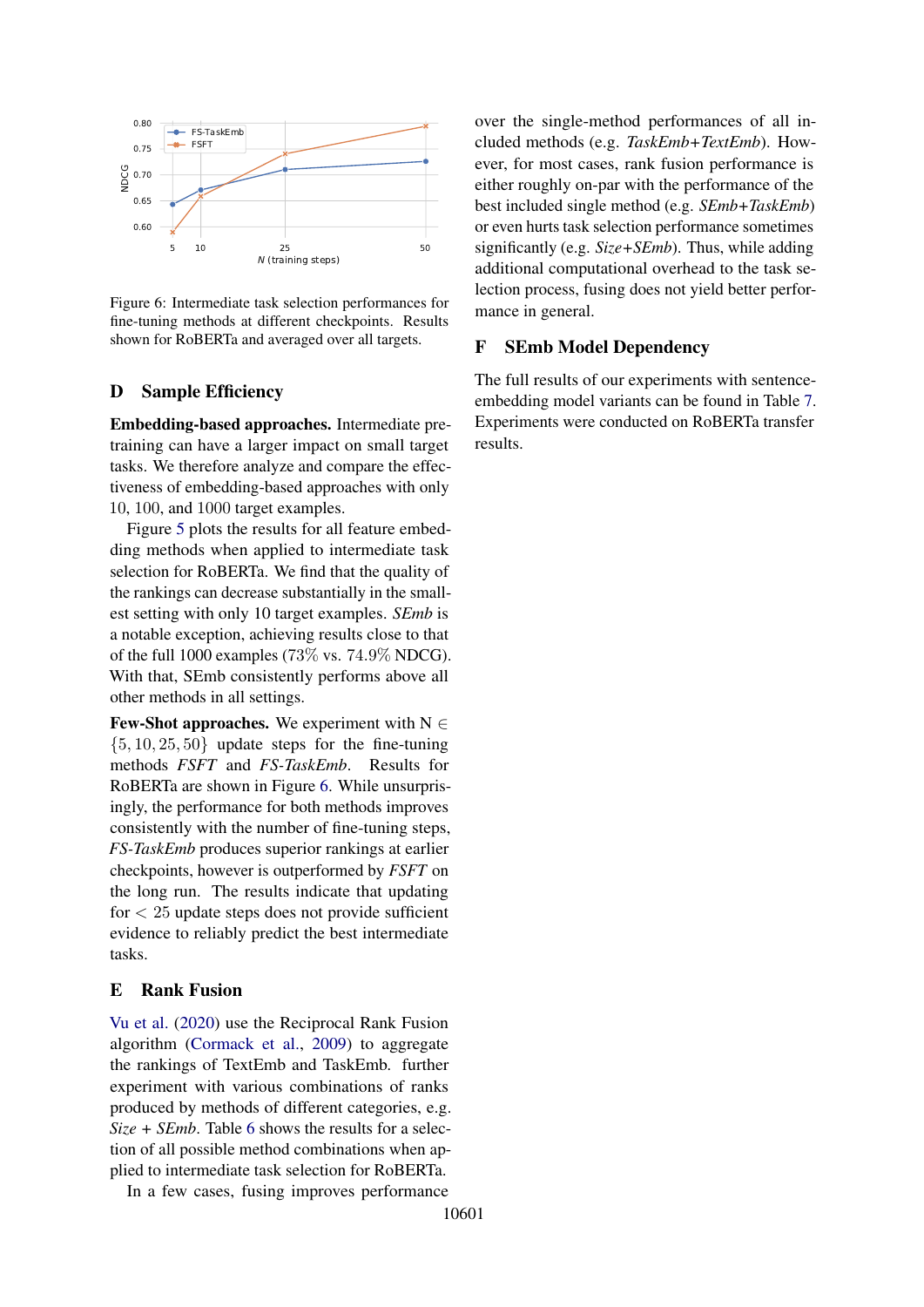<span id="page-17-0"></span>

|            |                                      |                      | <b>Classification</b> |                      | M. Choice            |                       | QA                   |       | <b>Tagging</b> |                 |                      | All                  |                      |                                       |              |      |
|------------|--------------------------------------|----------------------|-----------------------|----------------------|----------------------|-----------------------|----------------------|-------|----------------|-----------------|----------------------|----------------------|----------------------|---------------------------------------|--------------|------|
|            |                                      | <b>NDCG</b>          | R@1                   | R@3                  | <b>NDCG</b>          | R@1                   | R@3                  | NDCG. | R@1            | R@3             | <b>NDCG</b>          | R@                   | R@3                  | NDCG                                  | $R$ $\omega$ | R@3  |
|            | Random-T                             | 0.54                 | 8.81                  | 5.09                 | 0.66                 | 5.50                  | 1.81                 | 0.57  | 9.46           | 3.78            | 0.84                 | . . 54               | 0.38                 | 0.63                                  | 6.71         | 3.10 |
|            | Size-T                               | 0.54                 | 10.80                 | 6.26                 | 0.66                 | 4.30                  | 1.22                 | 0.96  | 0.00           | 0.00            | 0.87                 | 0.47                 | 0.47                 | 0.71                                  | 5.18         | 2.69 |
| $D_S$      | SEmb-T                               | 0.83                 | 0.27                  | 0.27                 | 0.92                 | 0.00                  | 0.00                 | 0.54  | 7.76           | 4.04            | 0.94                 | 0.47                 | 0.00                 | 0.82                                  | 1.59         | 0.83 |
|            | TextEmb-T                            | 0.75                 | 2.13                  | 0.19                 | 0.89                 | 0.38                  | 0.00                 | 0.62  | 4.04           | 2.05            | 0.95                 | 0.47                 | 0.00                 | 0.80                                  | 1.70         | 0.44 |
| $M_S$      | <b>FSFT-T</b><br>$kNN-T$<br>linear-T | 0.86<br>0.82<br>0.78 | 0.28<br>2.49<br>.84   | 0.00<br>0.12<br>1.49 | 0.93<br>0.81<br>0.96 | 0.00<br>91. ،<br>0.00 | 0.00<br>1.91<br>0.00 | 0.49  | 10.99          | 10.39<br>-<br>- | 0.97<br>0.95<br>0.95 | 0.00<br>0.11<br>0.00 | 0.00<br>0.11<br>0.00 | 0.83<br>۰<br>$\overline{\phantom{0}}$ | 2.10<br>-    | 1.89 |
| $D_S, M_S$ | FS-TaskEmb-T                         | 0.88                 | 0.19                  | 0.00                 | 0.75                 | 3.03                  | 0.83                 | 0.46  | 12.90          | 4.19            | 0.93                 | 0.19                 | 0.19                 | 0.78                                  | 3.28         | 1.02 |
|            | TaskEmb-T                            | 0.76                 | 4.82                  | 0.12                 | 0.76                 | 3.74                  | 0.60                 | 0.45  | 12.90          | 5.42            | 0.92                 | 0.19                 | 0.19                 | 0.73                                  | 5.15         | 1.23 |

| (a) RoBERTa |
|-------------|
|-------------|

|            |                               | <b>Classification</b> |                      | M. Choice            |                      | QA                   |                      | <b>Tagging</b> |       |      | All                  |                      |                      |                |      |      |
|------------|-------------------------------|-----------------------|----------------------|----------------------|----------------------|----------------------|----------------------|----------------|-------|------|----------------------|----------------------|----------------------|----------------|------|------|
|            |                               | <b>NDCG</b>           | R@1                  | R@3                  | <b>NDCG</b>          | R@                   | R@3                  | <b>NDCG</b>    | R@1   | R@3  | <b>NDCG</b>          | R@1                  | R@3                  | <b>NDCG</b>    | R@1  | R@3  |
|            | Random-T                      | 0.50                  | 8.88                 | 5.58                 | 0.58                 | 6.14                 | 3.31                 | 0.72           | 8.49  | 2.95 | 0.74                 | 2.02                 | 0.91                 | 0.61           | 6.82 | 3.63 |
|            | Size-T                        | 0.53                  | 11.34                | 5.87                 | 0.60                 | 5.97                 | 1.78                 | 0.84           | 3.61  | 0.00 | 0.74                 | 1.36                 | 0.85                 | 0.64           | 6.65 | 2.78 |
| $D_S$      | SEmb-T                        | 0.82                  | 0.75                 | 0.31                 | 0.74                 | 0.93                 | 0.93                 | 0.89           | 2.98  | 0.00 | 0.83                 | 0.56                 | 0.51                 | 0.81           | 1.17 | 0.46 |
|            | TextEmb-T                     | 0.82                  | .26                  | 0.75                 | 0.72                 | 1.95                 | 0.93                 | 0.87           | 2.98  | 2.42 | 0.82                 | 0.56                 | 0.51                 | 0.80           | 1.63 | l.06 |
| $M_S$      | FSFT-T<br>$kNN-T$<br>linear-T | 0.92<br>0.91<br>0.79  | 0.33<br>1.10<br>3.00 | 0.00<br>0.00<br>1.70 | 0.73<br>0.70<br>0.73 | 5.38<br>2.82<br>2.94 | 1.95<br>1.46<br>0.93 | 0.78           | 0.00  | 0.00 | 0.88<br>0.88<br>0.85 | 0.65<br>0.56<br>0.91 | 0.50<br>0.51<br>0.51 | 0.84<br>-<br>- | 1.70 | 0.62 |
| $D_S, M_S$ | FS-TaskEmb-T                  | 0.95                  | 0.00                 | 0.00                 | 0.71                 | 5.38                 | 0.93                 | 0.67           | 11.17 | 2.07 | 0.80                 | . 37                 | 0.50                 | 0.81           | 3.75 | 0.72 |
|            | TaskEmb-T                     | 0.87                  | 2.13                 | 0.33                 | 0.72                 | 4.19                 | 0.93                 | 0.77           | 3.61  | 0.00 | 0.80                 | 1.36                 | 0.50                 | 0.80           | 2.82 | 0.46 |

(b) BERT

Table 5: Evaluation of intermediate task rankings produced by different methods for RoBERTa (a) and BERT (b) when preferring tasks of the same type. The table shows the mean *NDCG* and *Regret* scores by target task type. The best score in each group is highlighted in bold, best overall score is underlined. For *NDCG*, higher is better; for *Regret*, lower is better.

<span id="page-17-2"></span>

|            |                                                                                                                                                                                                     | <b>Classification</b>                                                        |                                                                              |                                                                              | M. Choice                                                                    |                                                                              | QA                                                                           |                                                              |                                                                      | <b>Tagging</b>                                                       |                                                                              |                                                                                | All                                                                          |                                                              |                                                                |                                                              |
|------------|-----------------------------------------------------------------------------------------------------------------------------------------------------------------------------------------------------|------------------------------------------------------------------------------|------------------------------------------------------------------------------|------------------------------------------------------------------------------|------------------------------------------------------------------------------|------------------------------------------------------------------------------|------------------------------------------------------------------------------|--------------------------------------------------------------|----------------------------------------------------------------------|----------------------------------------------------------------------|------------------------------------------------------------------------------|--------------------------------------------------------------------------------|------------------------------------------------------------------------------|--------------------------------------------------------------|----------------------------------------------------------------|--------------------------------------------------------------|
|            |                                                                                                                                                                                                     | <b>NDCG</b>                                                                  | R@1                                                                          | R@3                                                                          | <b>NDCG</b>                                                                  | R@1                                                                          | R@3                                                                          | <b>NDCG</b>                                                  | R@1                                                                  | R@3                                                                  | <b>NDCG</b>                                                                  | R@                                                                             | R@3                                                                          | NDCG                                                         | R@1                                                            | R@3                                                          |
| $D_S$      | Size+SEmb<br>Size+TextEmb                                                                                                                                                                           | 0.72<br>0.77                                                                 | 5.68<br>2.13                                                                 | 0.47<br>1.13                                                                 | 0.64<br>0.59                                                                 | 6.95<br>6.98                                                                 | 2.39<br>4.86                                                                 | 0.61<br>0.52                                                 | 33.18<br>33.18                                                       | 0.00<br>2.05                                                         | 0.60<br>0.62                                                                 | 7.81<br>7.94                                                                   | 1.33<br>1.33                                                                 | 0.66<br>0.65                                                 | 11.41<br>10.15                                                 | 1.06<br>2.35                                                 |
| $M_{S}$    | FSFT+kNN+linear<br>Size+FSFT<br>Size+kNN<br>Size+linear                                                                                                                                             | 0.91<br>0.80<br>0.73<br>0.70                                                 | 0.19<br>1.21<br>6.42<br>3.53                                                 | 0.12<br>0.19<br>0.12<br>2.44                                                 | 0.83<br>0.55<br>0.50<br>0.61                                                 | 1.91<br>9.56<br>7.07<br>4.30                                                 | 0.00<br>2.39<br>4.30<br>2.39                                                 | 0.28                                                         | 57.20                                                                | 18.52                                                                | 0.95<br>0.66<br>0.62<br>0.66                                                 | 0.11<br>5.33<br>8.44<br>4.37                                                   | 0.11<br>0.47<br>1.03<br>0.47                                                 | 0.62                                                         | 14.42                                                          | 4.17                                                         |
| $D_S, M_S$ | FSFT+FS-TaskEmb<br>SEmb+TaskEmb<br>Size+FS-TaskEmb<br>Size+SEmb+FSFT+FS-TaskEmb<br>Size+SEmb+linear+TaskEmb<br>Size+TaskEmb<br>Size+TaskEmb+TextEmb<br>TaskEmb+FS-TaskEmb<br>TaskEmb+TextEmb<br>All | 0.90<br>0.92<br>0.83<br>0.91<br>0.85<br>0.66<br>0.81<br>0.79<br>0.86<br>0.90 | 0.46<br>0.27<br>0.93<br>0.19<br>3.45<br>5.98<br>2.13<br>5.53<br>1.12<br>0.19 | 0.00<br>0.27<br>0.17<br>0.19<br>0.19<br>1.15<br>0.12<br>0.19<br>0.12<br>0.19 | 0.88<br>0.78<br>0.61<br>0.80<br>0.79<br>0.50<br>0.67<br>0.71<br>0.76<br>0.87 | 0.83<br>4.88<br>9.87<br>4.88<br>4.88<br>9.56<br>4.88<br>3.74<br>4.88<br>0.38 | 0.00<br>0.00<br>1.22<br>0.00<br>0.00<br>3.37<br>2.39<br>1.22<br>0.00<br>0.00 | 0.25<br>0.30<br>0.31<br>0.33<br>0.28<br>0.32<br>0.25<br>0.30 | 34.25<br>28.20<br>16.39<br>21.21<br>43.50<br>38.07<br>22.40<br>36.36 | 18.20<br>20.15<br>12.90<br>10.38<br>32.70<br>32.68<br>22.40<br>28.75 | 0.93<br>0.81<br>0.69<br>0.86<br>0.78<br>0.55<br>0.68<br>0.85<br>0.83<br>0.91 | 0.19<br>0.65<br>1.54<br>0.65<br>1.54<br>64.25<br>31.84<br>0.19<br>0.19<br>0.65 | 0.19<br>0.19<br>0.47<br>0.47<br>0.47<br>1.53<br>0.47<br>0.19<br>0.19<br>0.00 | 0.78<br>0.75<br>0.65<br>0.76<br>0.53<br>0.66<br>0.68<br>0.73 | 6.66<br>6.68<br>6.29<br>5.38<br>24.38<br>14.82<br>7.14<br>8.39 | 3.34<br>3.80<br>2.83<br>2.04<br>7.56<br>6.72<br>4.51<br>5.30 |

Table 6: Evaluation of intermediate task rankings produced by method combinations for RoBERTa. The table shows the mean *NDCG* and *Regret* scores by target task type. The best score in each group is highlighted in bold, best overall score is underlined. For *NDCG*, higher is better; for *Regret*, lower is better.

<span id="page-17-1"></span>

|                  | Classification |      | M. Choice |             |       | OА   |             |       | Tagging |       |      | All  |             |      |      |
|------------------|----------------|------|-----------|-------------|-------|------|-------------|-------|---------|-------|------|------|-------------|------|------|
|                  | <b>NDCG</b>    | R@1  | R@3       | <b>NDCG</b> | R@1   | R@3  | <b>NDCG</b> | R@1   | R@3     | NDCG. | R@   | R@3  | <b>NDCG</b> | R@1  | R@3  |
| $SEmb-BERT_D$    | 0.83           | 0.27 | 0.19      | 0.67        | 8.13  | 2.56 | 0.48        | 17.04 | 7.16    | 0.84  | 0.47 | 0.00 | 0.72        | 5.50 | 2.07 |
| $SEmb-BERTB$     | 0.82           | 0.27 | 0.24      | 0.58        | 12.85 | 2.56 | 0.61        | 7.16  | 2.05    | 0.84  | 0.47 | 0.00 | 0.72        | 4.99 | 1.16 |
| $SEmb-BERTL$     | 0.82           | 0.27 | 0.27      | 0.58        | 11.07 | 2.56 | 0.49        | 17.04 | 7.16    | 0.84  | 0.47 | 0.11 | 0.70        | 6.30 | 2.12 |
| $SEmb-RoBERTa_D$ | 0.84           | 0.27 | 0.19      | 0.76        | 4.86  | 0.00 | 0.52        | 17.04 | 4.04    | 0.88  | 0.47 | 0.11 | 0.77        | 4.60 | 0.82 |
| $SEmb-RoBERTaB$  | 0.82           | 0.27 | 0.27      | 0.79        | 4.47  | 0.00 | 0.49        | 17.04 | 7.59    | 0.80  | 0.47 | 0.47 | 0.75        | 4.50 | 1.56 |
| $SEmb-RoBERTaL$  | 0.76           | 3.73 | 0.27      | 0.75        | 4.47  | 0.00 | 0.59        | 7.16  | 2.05    | 0.82  | 0.47 | 0.00 | 0.74        | 3.96 | 0.47 |

Table 7: Evaluation of intermediate task rankings produced by SEmb variations for RoBERTa tasks. *D, B,* and *L* stand for *Distill*, *Base*, and *Large*, respectively. The table shows the mean *NDCG* and *Regret* scores by target task type. The best overall scores are highlighted in bold. For *NDCG*, higher is better; for *Regret*, lower is better.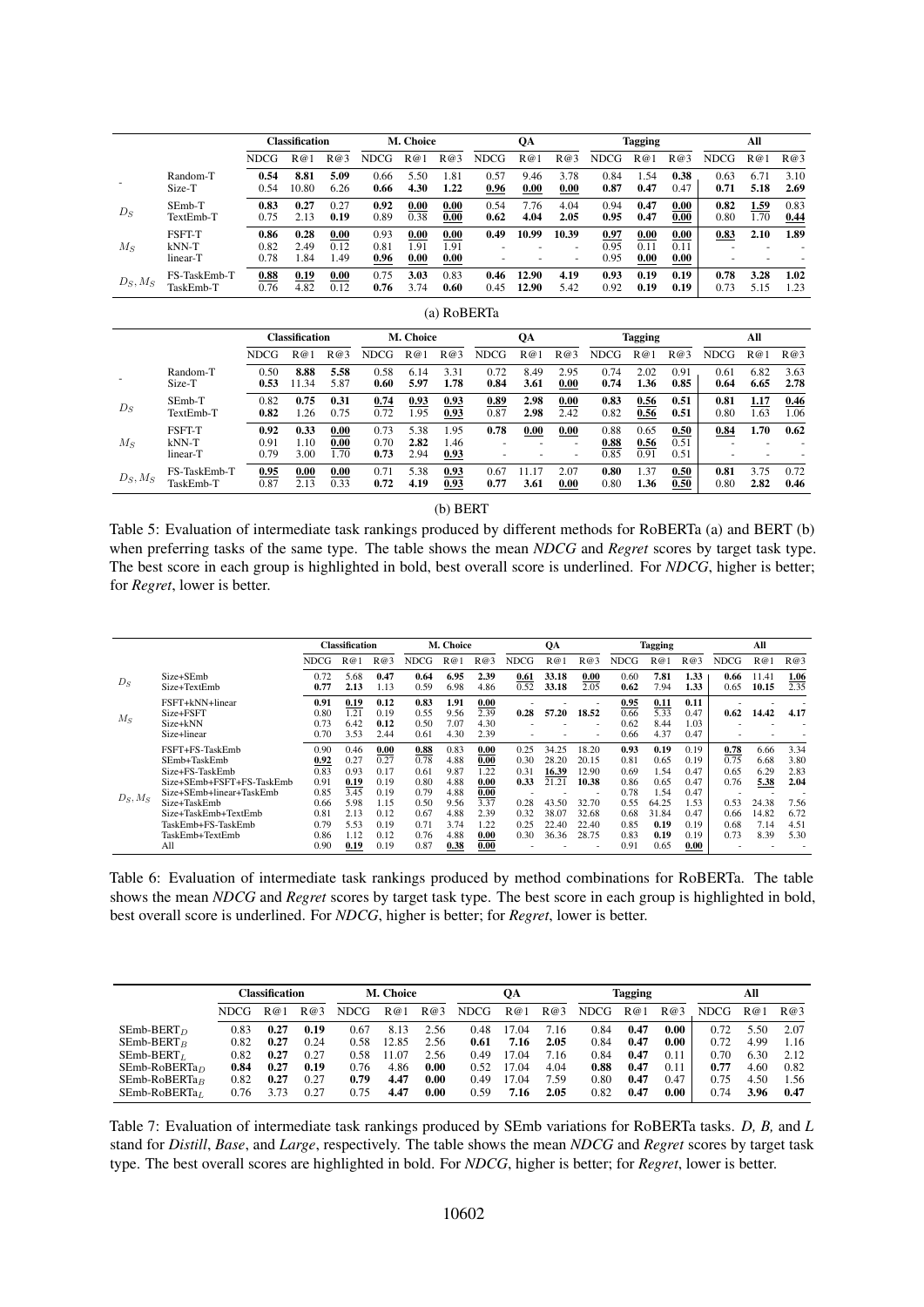<span id="page-18-0"></span>

| Name                                                   | Train | <b>Task</b>                       | <b>Domain/Source</b>       | Metric(s)         | <b>RoBERTa</b>  | <b>BERT</b>     |
|--------------------------------------------------------|-------|-----------------------------------|----------------------------|-------------------|-----------------|-----------------|
| Sequence classification/<br>regression                 |       |                                   |                            |                   |                 |                 |
| <b>MRPC</b><br>(Dolan<br>and<br>Brockett, 2005)        | 3.7K  | semantic<br>textual<br>similarity | news                       | acc./F1           | 88.48/<br>91.53 | 84.80/<br>89.53 |
| SICK (Marelli et al.,<br>2014)                         | 4.4K  | NLI                               | image/ video cap-<br>tions | acc.              | 89.29           | 84.24           |
| WiC<br>(Pilehvar)<br>and<br>Camacho-Collados,<br>2019) | 5.4K  | word sense disam-<br>biguation    | misc.                      | acc.              | 65.52           | 65.99           |
| TREC (Li and Roth,<br>2002)                            | 5.5K  | question classifica-<br>tion      | misc.                      | acc.              | 96.4            | 95.60           |
| SciCite (Cohan et al.,<br>2019)                        | 8.2K  | citation intents                  | scientific papers          | acc.              | 84.72           | 85.26           |
| CoLA (Warstadt et al.,<br>2019)                        | 8.5K  | linguistic<br>accept-<br>ability  | books, journals            | Matthews          | 59.18           | 62.18           |
| Emotion (Saravia et al.,<br>2018)                      | 16K   | emotion classifica-<br>tion       | Twitter                    | acc.              | 94.1            | 93.5            |
| IMDb (Maas et al.,<br>2011)                            | 25K   | sentiment classifica-<br>tion     | movie reviews              | acc.              | 94.19           | 91.76           |
| MultiRC<br>(Khashabi<br>et al., 2018)                  | 27K   | reading comprehen-<br>sion        | misc.                      | EM/F1             | 28.96/<br>67.01 | 18.57/<br>66.35 |
| SciTail (Khot et al.,<br>2018)                         | 27K   | <b>NLI</b>                        | science exams              | acc.              | 95.25           | 93.79           |
| EmoContext (Chatterjee<br>et al., 2019)                | 30K   | emotion classifica-<br>tion       | crowdsourced               | acc.              | 89              | 89.74           |
| SST-2 (Socher et al.,<br>2013)                         | 67K   | sentiment classifica-<br>tion     | movie reviews              | acc.              | 94.95           | 92.20           |
| ReCoRD (Zhang et al.,<br>2018)                         | 101K  | commonsense rea-<br>soning        | news articles              | EM/F1             | 80.55/<br>81.25 | 64.58/<br>65.24 |
| QNLI (Wang et al.,<br>2018)                            | 105K  | question-answer<br>NLI            | Wikipedia                  | acc.              | 92.75           | 91.14           |
| ANLI (Nie et al., 2020)                                | 163K  | NLI                               | misc.                      | acc.              | 41.5            | 45.42           |
| QQP (Iyer et al., 2017)                                | 364K  | semantic<br>textual               | Quora                      | acc./F1           | 90.80/          | 90.31/          |
|                                                        |       | similarity                        |                            |                   | 87.68           | 87.04           |
| MNLI (Williams et al.,<br>2018)                        | 393K  | NLI                               | misc.                      | acc.<br>(matched) | 87.5            | 84.20           |
| SNLI (Bowman et al.,<br>2015)                          | 550K  | NLI                               | misc.                      | acc.              | 91.13           | 90.62           |
| Yelp Polarity (Zhang<br>et al., 2015)                  | 560K  | sentiment classifica-<br>tion     | Yelp reviews               | acc.              | 96.61           | 95.71           |
| Multiple-choice                                        |       |                                   |                            |                   |                 |                 |
| QuaRTz (Tafjord et al.,<br>2019)                       | 2.7K  | qualitative reason-<br>ing        | crowdsourced               | acc.              | 79.69           | 52.86           |
| Cosmos QA (Huang<br>et al., 2019)                      | 25K   | commonsense rea-<br>soning        | crowdsourced               | acc.              | 70.49           | 60.47           |
| Social IQA (Sap et al.,<br>2019)                       | 33K   | commonsense rea-<br>soning        | knowledge base             | acc.              | 72.21           | 62.49           |
| (Zellers<br>HellaSwag<br>et al., 2019)                 | 40K   | commonsense rea-<br>soning        | misc.                      | acc.              | 62.04           | 38.20           |
| WinoGrande<br>$(Sak -$<br>aguchi et al., 2020)         | 41K   | coreference resolu-<br>tion       | crowdsourced               | acc.              | 63.54           | 54.38           |
| SWAG (Zellers et al.,<br>2018)                         | 74K   | commonsense rea-<br>soning        | video captions             | acc.              | 83.29           | 80.06           |
| RACE (Lai et al., 2017)                                | 88K   | reading comprehen-<br>sion        | English exams              | acc.              | 73.46           | 65.97           |
| ART (Bhagavatula et al.,<br>2020)                      | 170K  | NLI                               | stories                    | acc.              | 73.43           | 64.36           |
| Extractive question an-<br>swering                     |       |                                   |                            |                   |                 |                 |
| Quoref (Dasigi et al.,<br>2019)                        | 20K   | coreference QA                    | Wikipedia                  | EM/F1             | 68.73/<br>73.22 | 64.06/<br>68.15 |
| WikiHop (Welbl et al.,<br>$2018)^{18}$                 | 51K   | multi-hop QA                      | Wikipedia                  | EM/F1             | 56.48/<br>61.71 | 55.72/<br>60.79 |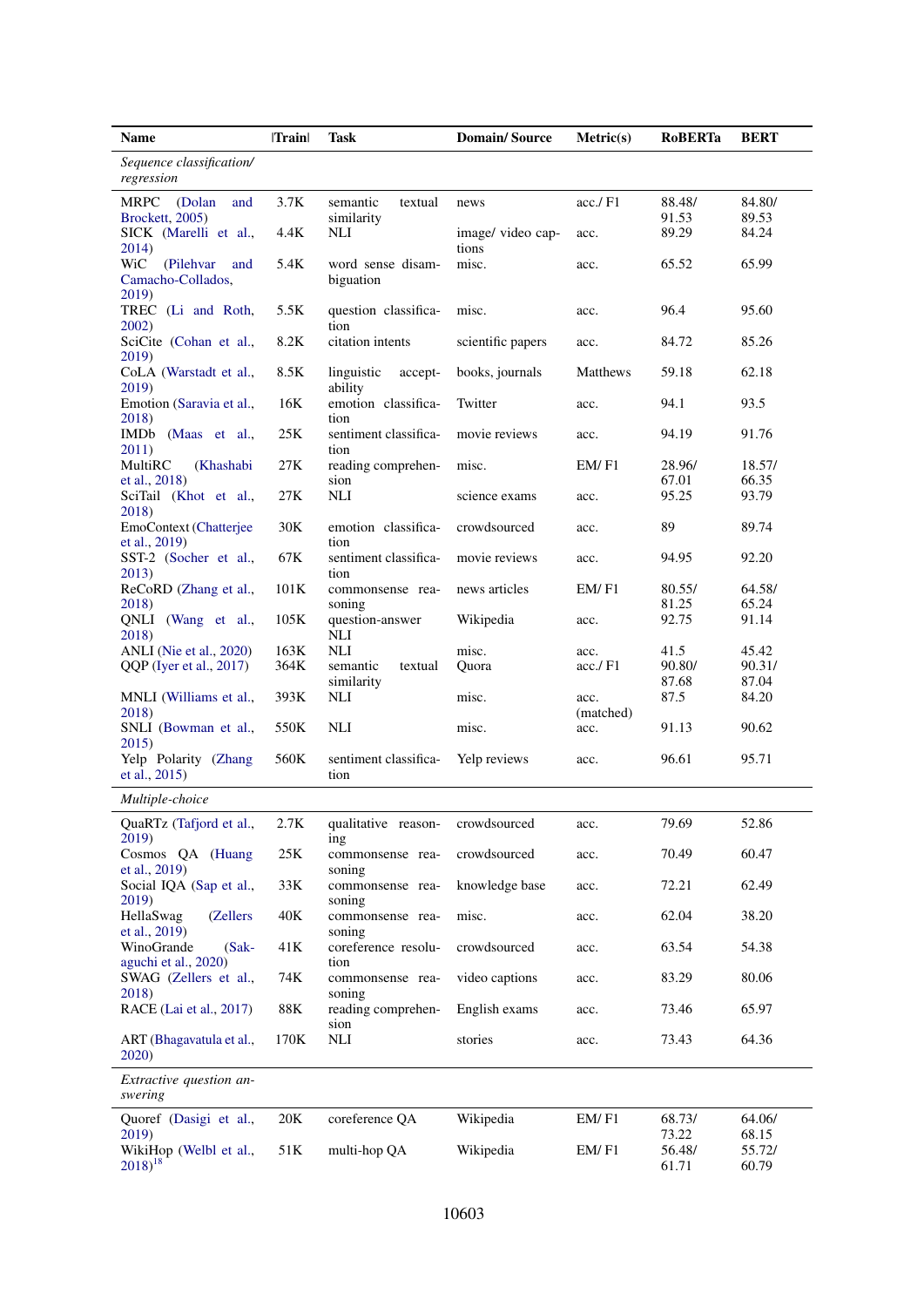| DuoRC-s (Saha et al.,<br>$(2018)^{18}$               | 86K   | QA               | Wikipedia       | EM/F1     | 59.36/<br>67.10 | 53.19/<br>60.73 |
|------------------------------------------------------|-------|------------------|-----------------|-----------|-----------------|-----------------|
| HotpotQA (Yang et al.,<br>$2018)^{18}$               | 90K   | multi-hop QA     | Wikipedia       | EM/F1     | 57.60/<br>71.05 | 54.81/<br>68.49 |
| DuoRC-p (Saha et al.,<br>$2018)^{18}$                | 100K  | QA               | <b>IMDb</b>     | EM/F1     | 49.76/<br>53.38 | 47.76/<br>51.31 |
| SQuAD 1.0 (Rajpurkar<br>et al., $2016$ <sup>18</sup> | 108K  | QA               | Wikipedia       | EM/F1     | 84.02/<br>91.06 | 80.26/<br>88.08 |
| NewsQA<br>(Trischler)<br>et al., 2017) <sup>18</sup> | 120K  | QA               | news articles   | EM/F1     | 48.70/<br>63.93 | 48.68/<br>64.86 |
| SQuAD 2.0 (Rajpurkar<br>et al., $2018$ <sup>18</sup> | 162K  | QA               | Wikipedia       | EM/F1     | 78.39/<br>81.47 | 67.99/<br>71.22 |
| Sequence tagging                                     |       |                  |                 |           |                 |                 |
| NER-WNUT17<br>$(Der-$<br>czynski et al., 2017)       | 3.4K  | <b>NER</b>       | Twitter, forums | F1        | 55.24           | 45.27           |
| NER-MITMovie                                         | 7.8K  | <b>NER</b>       | movie reviews   | F1        | 69.29           | 68.63           |
| Chunk-CoNLL2000<br>(Sang and Buchholz,<br>2000)      | 8.9K  | chunking         | Penn Treebank   | F1        | 96.35           | 95.92           |
| POS-EWT<br>(Silveira)<br>et al., 2014)               | 12.5K | <b>POS</b>       | web treebank    | F1        | 97.30           | 96.79           |
| POS-CoNLL2003<br>and<br>Meulder,<br>(Sang<br>2003)   | 14K   | <b>POS</b>       | news            | F1        | 95.05           | 93.96           |
| GED-FCE (Rei and<br>Yannakoudakis, 2016)             | 29K   | <b>GED</b>       | misc.           | $F_{0.5}$ | 89.79/<br>68.12 | 64.94           |
| ST-PMB (Abzianidze<br>and Bos, 2017)                 | 63K   | semantic tagging | meaning bank    | acc / F1  | 89.50/<br>89.38 | 90.26/<br>90.26 |

Table 8: Overview of intermediate tasks used in our experiments, grouped by task type and ordered by training set size.

<span id="page-19-0"></span>

| <b>Name</b>                                                                                                                | Task                                                                        | <b>Domain/Source</b>                                                | Metric(s)                        |
|----------------------------------------------------------------------------------------------------------------------------|-----------------------------------------------------------------------------|---------------------------------------------------------------------|----------------------------------|
| Sequence classification/regression                                                                                         |                                                                             |                                                                     |                                  |
| BoolQ (Clark et al., 2019)<br>RTE (Dagan et al., 2005)<br>Rotten Tomatoes (Pang and Lee, 2005)<br>STS-B (Cer et al., 2017) | binary QA<br>NLI<br>sentiment classification<br>semantic textual similarity | Wikipedia, web queries<br>news, Wikipedia<br>movie reviews<br>misc. | acc.<br>acc.<br>acc.<br>Spearman |
| Multiple-choice                                                                                                            |                                                                             |                                                                     |                                  |
| COPA (Gordon et al., 2012)<br>CS OA (Talmor et al., 2019)<br>QuAIL (Rogers et al., 2020)                                   | commonsense reasoning<br>commonsense reasoning<br>multiple-choice QA        | blogs, encyclopedia<br>knowledge base<br>misc.                      | acc.<br>acc.<br>acc.             |
| <i>Extractive question answering</i>                                                                                       |                                                                             |                                                                     |                                  |
| CQ (Bao et al., $2016$ ) <sup>18</sup><br>DROP (Dua et al., $2019$ ) <sup>18</sup>                                         | QA<br>QA                                                                    | web snippets<br>Wikipedia                                           | EM/F1<br>EM/F1                   |
| Sequence labeling                                                                                                          |                                                                             |                                                                     |                                  |
| DepRel-EWT (Silveira et al., 2014)<br>NER-CoNLL2003 (Sang and Meulder, 2003)                                               | relation classification <sup>19</sup><br><b>NER</b>                         | web treebank<br>news                                                | F1<br>F1                         |

Table 9: Overview of target tasks used in our experiments, grouped by task type.

<span id="page-19-2"></span><span id="page-19-1"></span><sup>&</sup>lt;sup>18</sup>We use the version provided in MultiQA [\(Talmor and Berant,](#page-13-4) [2019\)](#page-13-4).

<sup>&</sup>lt;sup>19</sup>Instead of performing full dependency parsing, we only label each token in a sentence with a label corresponding to the dependency relation to its head as this task can be modeled directly as a sequence tagging task.